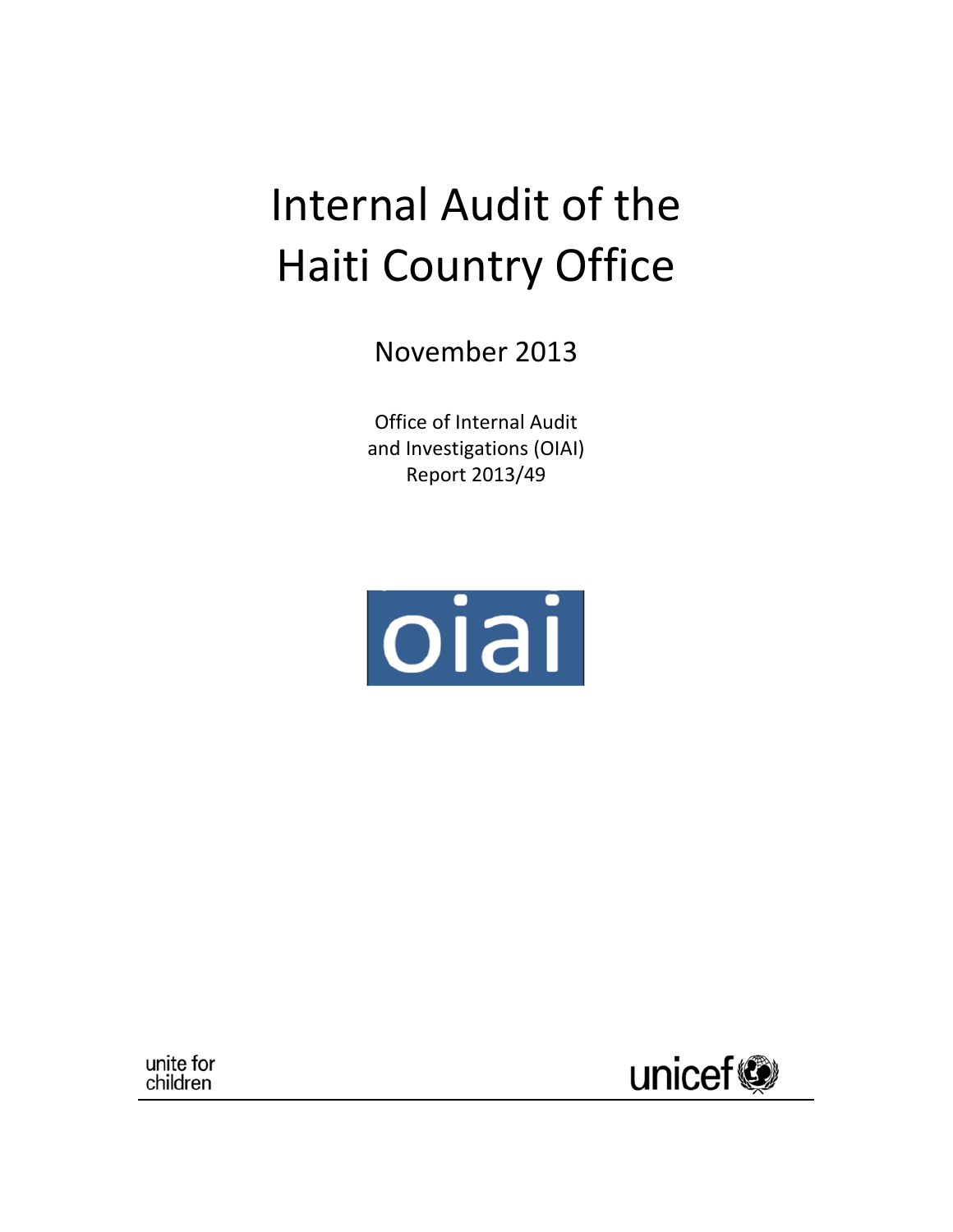### Summary

 $\overline{\phantom{a}}$  ,  $\overline{\phantom{a}}$  ,  $\overline{\phantom{a}}$  ,  $\overline{\phantom{a}}$  ,  $\overline{\phantom{a}}$  ,  $\overline{\phantom{a}}$  ,  $\overline{\phantom{a}}$  ,  $\overline{\phantom{a}}$  ,  $\overline{\phantom{a}}$  ,  $\overline{\phantom{a}}$  ,  $\overline{\phantom{a}}$  ,  $\overline{\phantom{a}}$  ,  $\overline{\phantom{a}}$  ,  $\overline{\phantom{a}}$  ,  $\overline{\phantom{a}}$  ,  $\overline{\phantom{a}}$ 

The Office of Internal Audit and Investigations (OIAI) has conducted an audit of the Haiti Country Office. The audit sought to assess the governance, programme management and operational support over the office's activities. The audit team visited Haiti from 27 May to 14 June 2013. The audit covered the period from January 2012 to June 2013.

The UNICEF country office is in Port‐au‐Prince. There are 88 established posts, of which five were vacant at the time of the audit. The country programme for 2013‐2016 consisted of three main programme components: *Child survival and development*; *Protective and learning environment*; and *Partnerships for children's rights*. The 2013‐2016 country programme had a total programme budget of US\$ 74 million, of which about US\$ 12 million was regular resources (RR) and US\$ 62 million other resources (OR). RR are core resources that are not earmarked for a specific purpose, and can be used by UNICEF wherever they are needed. OR are contributions that may have been made for a specific purpose such as a particular programme, strategic priority or emergency response, and may not always be used for other purposes without the donor's agreement. An office is expected to raise the bulk of the resources it needs for the country programme itself, as OR.

For 2013, the programme budget was US\$ 12.5 million, plus US\$ 43.7 million for emergency activities. The 2013-2016 country programme was designed in light of the need to move to a postemergency/earthquake situation, with support for a recovery and development agenda.

In 2012, the office had taken steps to align its organizational structure to the 2013‐2016 country programme, leading to the reduction of the workforce from 254 staff members (111 fixed‐term and 143 temporary) in 2011 to 108 staff positions at the beginning of 2013, of which 88 were fixed-term positions and 17 were on temporary contracts.

### Actions agreed following the audit

As a result of the audit, and in discussion with the audit team, the country office has decided to take a number of measures. Six of them are being implemented as a high priority. They are as follows:

- The new (2013‐2016) country programme was not supported by a complete and robust analysis of the situation of women and children in Haiti. In fact, there was insufficient data to support the new country programme. The country office will complete the situation analysis that was started in 2011, and ensure that inputs from partners are incorporated into it.
- The office had not fully implemented the Harmonized Approach to Cash Transfers (HACT). There was a risk that the country office could not provide sufficient assurance that funds transferred to partners were being used for the intended purposes.
- Field monitoring of programme implementation was not satisfactory. In particular, there was inadequate oversight over the quality of the monitoring reports as well asthe implementation of the recommendations. The country office will establish a system to ensure that field‐ monitoring missions are properly documented and followed up.
- There was a low implementation rate for planned monitoring and evaluation activities, and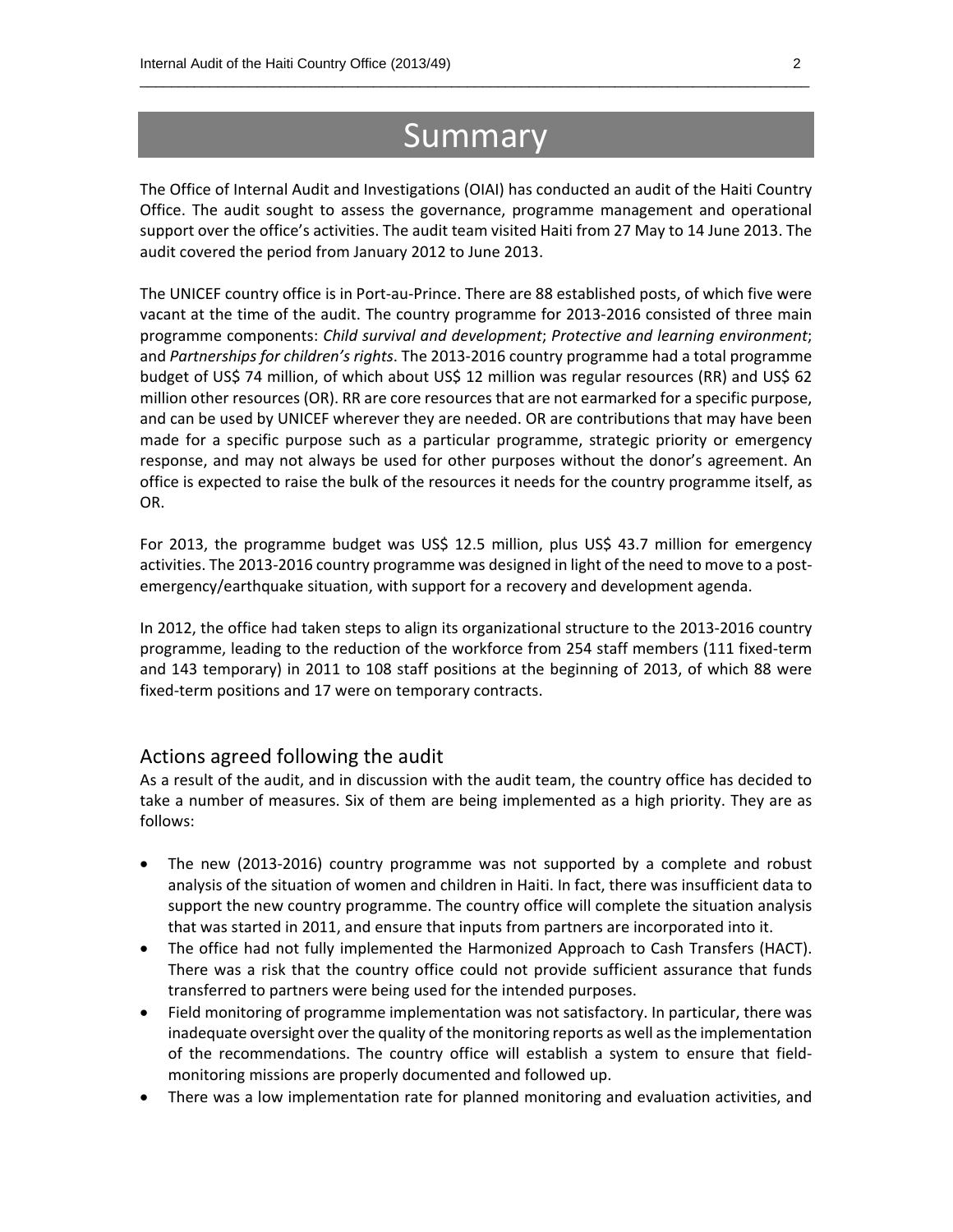there were gaps in the integrated monitoring and evaluation plan (IMEP) for 2013‐2016. Out of the 23 IMEP activities planned for 2012, only 13 were completed. The plan excluded some key activities, such as the evaluation of pilot programmes.

● There were long-outstanding unreconciled items in the local bank reconciliation. The country office will expedite review, documentation and clearance of these.

 $\overline{\phantom{a}}$  ,  $\overline{\phantom{a}}$  ,  $\overline{\phantom{a}}$  ,  $\overline{\phantom{a}}$  ,  $\overline{\phantom{a}}$  ,  $\overline{\phantom{a}}$  ,  $\overline{\phantom{a}}$  ,  $\overline{\phantom{a}}$  ,  $\overline{\phantom{a}}$  ,  $\overline{\phantom{a}}$  ,  $\overline{\phantom{a}}$  ,  $\overline{\phantom{a}}$  ,  $\overline{\phantom{a}}$  ,  $\overline{\phantom{a}}$  ,  $\overline{\phantom{a}}$  ,  $\overline{\phantom{a}}$ 

- There were shortcomings in the management of programme supplies, including:
	- $\circ$  A backlog in updating supplies information in VISION.<sup>1</sup>
	- $\circ$  Incomplete documentation for the transfer of supplies from three warehouses in the countryside to the main warehouse in Port‐au‐Prince.
	- o A lack of an adequate system to monitor stock movements in terms of quantity, physical location, and date of receipt.
	- o A lack of a mechanism to monitor ageing of supplies.

### Conclusion

The audit concluded that overall, controls and processes in the Haiti country office needed improvement to be adequately established and functioning. The measures to address the issues raised are presented with each observation in the body of this report.

The Haiti country office has prepared action plans to address the issues raised, and the measures that will be taken are presented with each observation in the body of this report. The country offices, with support from the Latin America and Caribbean Regional Office, and OIAI will work together to monitor implementation of the measures that have been agreed.

Office of Internal Audit and Investigations (OIAI) November 2013

<sup>&</sup>lt;sup>1</sup> UNICEF's management system, introduced in January 2012.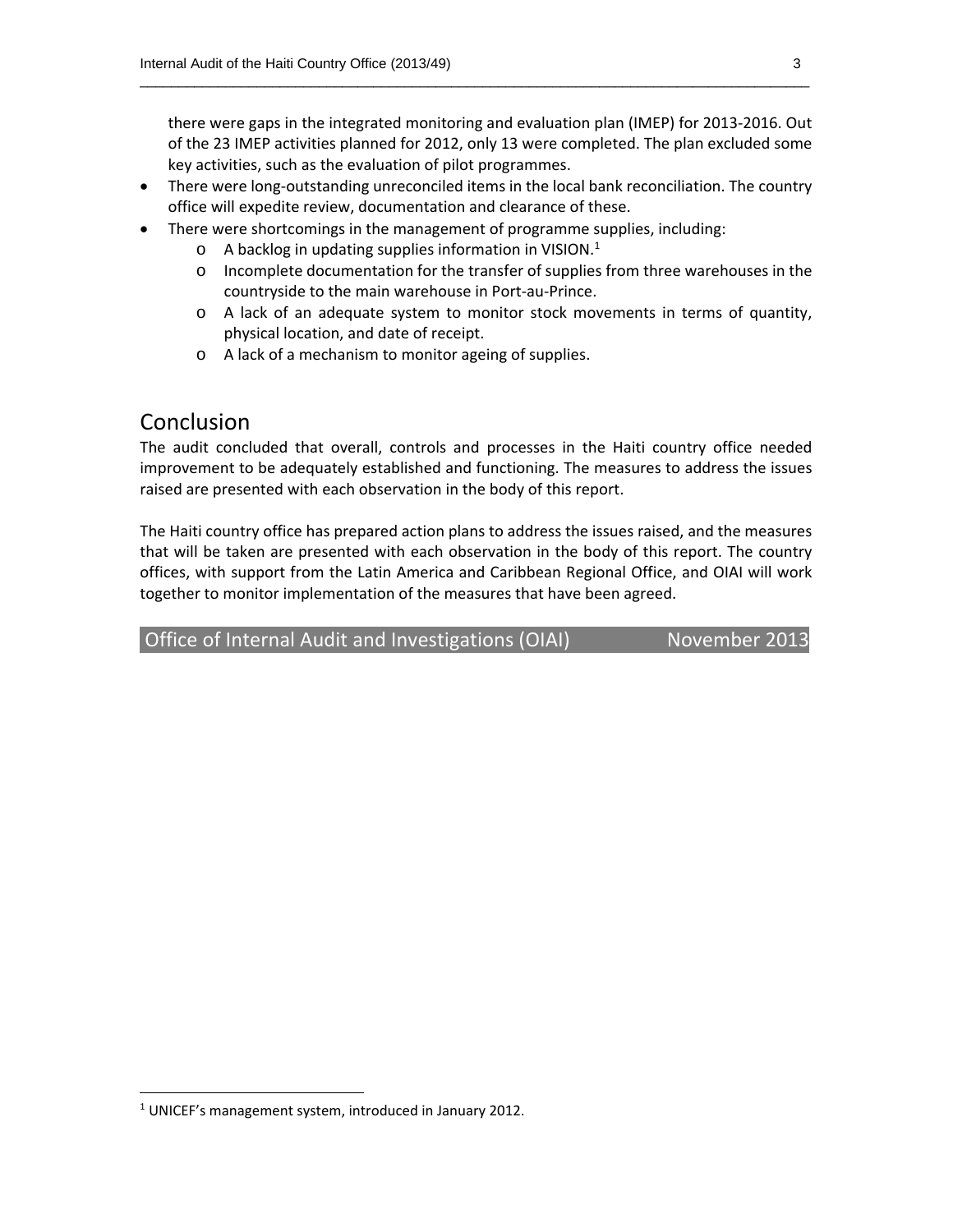# Contents

 $\overline{\phantom{a}}$  ,  $\overline{\phantom{a}}$  ,  $\overline{\phantom{a}}$  ,  $\overline{\phantom{a}}$  ,  $\overline{\phantom{a}}$  ,  $\overline{\phantom{a}}$  ,  $\overline{\phantom{a}}$  ,  $\overline{\phantom{a}}$  ,  $\overline{\phantom{a}}$  ,  $\overline{\phantom{a}}$  ,  $\overline{\phantom{a}}$  ,  $\overline{\phantom{a}}$  ,  $\overline{\phantom{a}}$  ,  $\overline{\phantom{a}}$  ,  $\overline{\phantom{a}}$  ,  $\overline{\phantom{a}}$ 

| <b>Summary</b>                                                     | $\mathbf{2}$            |
|--------------------------------------------------------------------|-------------------------|
| <b>Objectives</b>                                                  | 5                       |
| <b>Audit observations</b>                                          | 5                       |
| Governance                                                         | 5                       |
| Satisfactory key controls                                          | 5                       |
| Setting and monitoring of management priorities                    | 6                       |
| Governance area: Conclusion                                        | 7                       |
| <b>Programme management</b>                                        | $\overline{\mathbf{z}}$ |
| <b>Situation Analysis</b>                                          | $\overline{7}$          |
| Harmonized Approach to Cash Transfers (HACT)                       | 8                       |
| Liquidation of Direct Cash Transfers (DCT)                         | 10                      |
| Field monitoring of programme implementation                       | 11                      |
| Integrated Monitoring and Evaluation Plan (IMEP)                   | 12                      |
| <b>Mobilization of resources</b>                                   | 13                      |
| Advocacy plan                                                      | 14                      |
| Donor reporting                                                    | 15                      |
| Programme management: Conclusion                                   | 16                      |
| <b>Operations support</b>                                          | 17                      |
| Management of consultants' contracts                               | 17                      |
| Storage of vaccines                                                | 18                      |
| <b>Bank reconciliations</b>                                        | 19                      |
| Local bank balances                                                | 19                      |
| Management of warehouses and programme supplies                    | 19                      |
| Vendor master record maintenance                                   | 20                      |
| Asset management                                                   | 21                      |
| Information and Communication Technologies (ICT)                   | 22                      |
| <b>Operations support: Conclusion</b>                              | 23                      |
| Annex A: Methodology, and definition of priorities and conclusions | 24                      |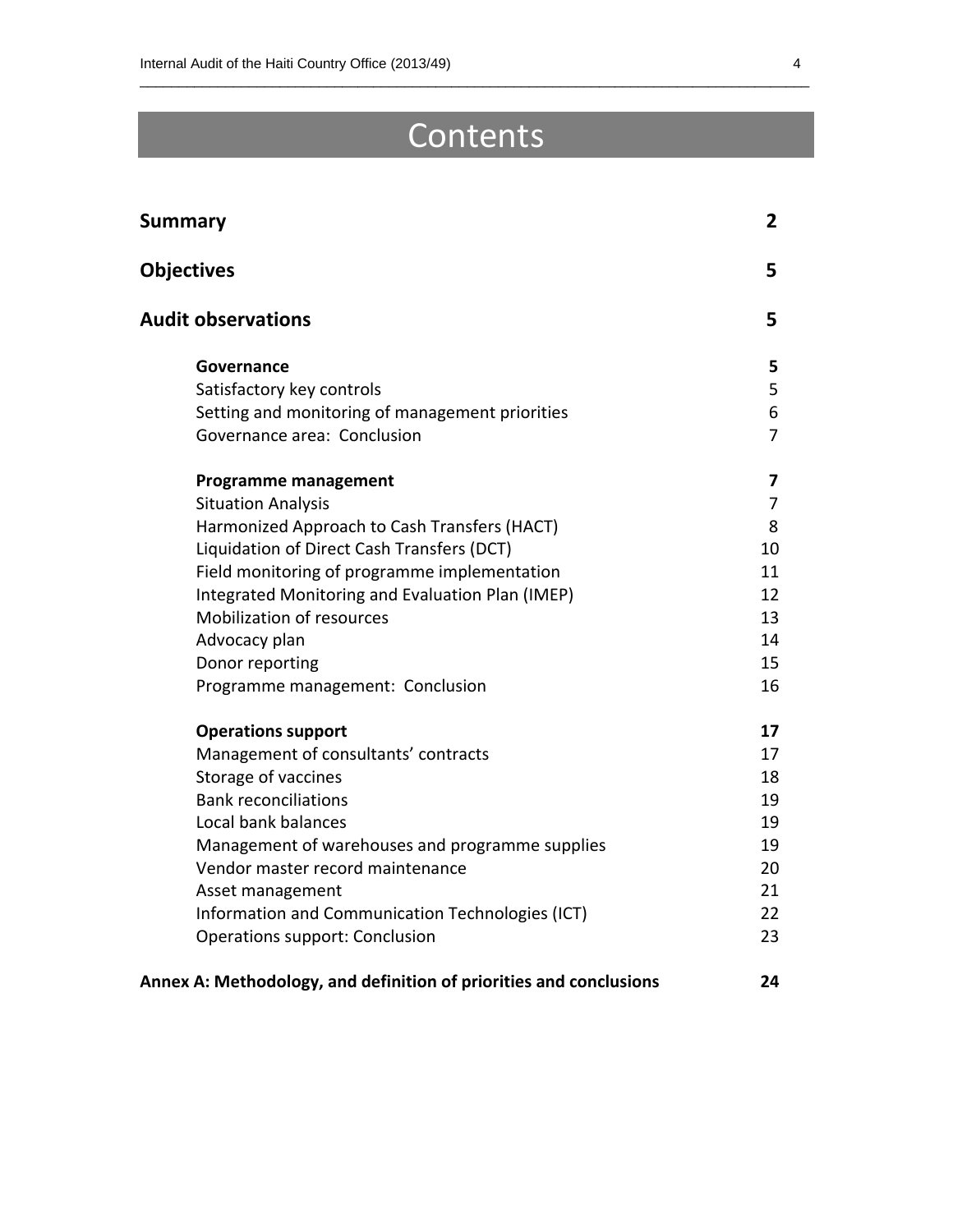## **Objectives**

 $\overline{\phantom{a}}$  ,  $\overline{\phantom{a}}$  ,  $\overline{\phantom{a}}$  ,  $\overline{\phantom{a}}$  ,  $\overline{\phantom{a}}$  ,  $\overline{\phantom{a}}$  ,  $\overline{\phantom{a}}$  ,  $\overline{\phantom{a}}$  ,  $\overline{\phantom{a}}$  ,  $\overline{\phantom{a}}$  ,  $\overline{\phantom{a}}$  ,  $\overline{\phantom{a}}$  ,  $\overline{\phantom{a}}$  ,  $\overline{\phantom{a}}$  ,  $\overline{\phantom{a}}$  ,  $\overline{\phantom{a}}$ 

The objective of the country-office audit is to provide assurance as to whether there are adequate and effective controls, risk management and governance processes over a number of key areas in the office. In addition to this assurance service, the audit report identifies, as appropriate, noteworthy practices that merit sharing with other UNICEF offices.

The audit observations are reported upon under three headings; governance, programme management and operations support. The introductory paragraphs that begin each of these sections explain what was covered in that particular area, and between them define the scope of the audit.

# Audit observations

### 1 Governance

In this area, the audit reviews the supervisory and regulatory processes that support the country programme. The scope of the audit in this area includes the following:

- **Supervisory** structures, including advisory teams and statutory committees.
- **Identification** of the country office's priorities and expected results and clear communication thereof to staff and the host country.
- **Staffing structure** and its alignment to the needs of the programme.
- **Performance measurement**, including establishment of standards and indicators to which management and staff are held accountable.
- **Delegation** of authorities and responsibilities to staff, including the provision of necessary guidance, holding staff accountable, and assessing their performance.
- **Risk management**: the office's approach to external and internal risks to achievement of its objectives.
- **Ethics**, including encouragement of ethical behavior, staff awareness of UNICEF's ethical policies and zero tolerance of fraud, and procedures for reporting and investigating violations of those policies.

All the above areas were covered in this audit.

### Satisfactory key controls

The audit found that controls were functioning well over a number of areas including (but not necessarily limited to) the following:

The office was restructured following an adequate review process that led to the reduction of the office workforce from 254 staff members (including 114 temporary assistants) in 2012 to 87 staff members at the beginning of 2013. Staff changes were made following established UNICEF procedures that included approval through the programme budget review process.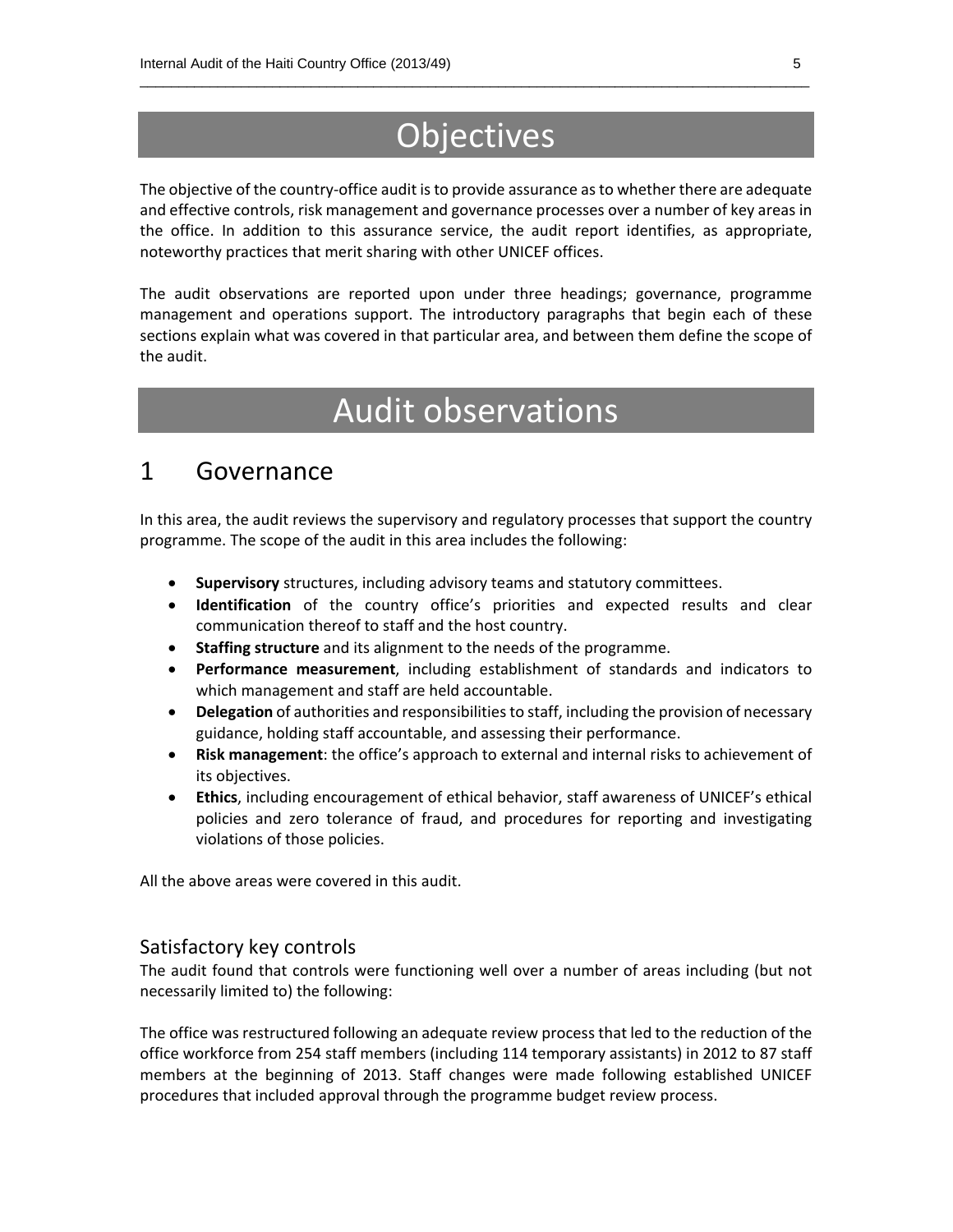The office had implemented adequate procedures for the delegation of financial controls. The head of office had issued a table of authority (ToA) documenting the roles and authorities. Training on ethics was organized as part of the office annual retreat held in February 2013.

 $\overline{\phantom{a}}$  ,  $\overline{\phantom{a}}$  ,  $\overline{\phantom{a}}$  ,  $\overline{\phantom{a}}$  ,  $\overline{\phantom{a}}$  ,  $\overline{\phantom{a}}$  ,  $\overline{\phantom{a}}$  ,  $\overline{\phantom{a}}$  ,  $\overline{\phantom{a}}$  ,  $\overline{\phantom{a}}$  ,  $\overline{\phantom{a}}$  ,  $\overline{\phantom{a}}$  ,  $\overline{\phantom{a}}$  ,  $\overline{\phantom{a}}$  ,  $\overline{\phantom{a}}$  ,  $\overline{\phantom{a}}$ 

### Setting and monitoring of management priorities

For 2012, the country office set management priorities in the annual management plan (AMP), and established appropriate management and operation committees such as the country management team, programme coordination and operations group meetings, contract review committee and property survey board. However, the office did not systematically define performance indicators to monitor management priorities. In the rolling management plan (RMP) for 2013-2014, management priorities were defined, along with performance indicators; however, no milestones were set for the year 2013. In addition, reconstruction of the UNICEF premises destroyed by the 2010 earthquake was mentioned as a key management priority in a communication to the Executive Director, but not in the RMP for 2013‐2014.

Further, the audit noted that none of the management bodiesin the office consistently monitored the management priorities. There were no terms of reference (ToRs) for either the programme coordination or the operations group meetings. The office informed the audit that a retreat in February 2013 had reviewed management activities for the previous year and reflected on the future. However, the minutes of the retreat did not indicate a structured analysis of management priorities.

The absence of clear performance indicators meant the audit could not assess the performance of the country office against planned management results. It was also impossible to determine whether 2012 management priorities were achieved, resources  $-$  financial and human  $$ systematically focused on the expected key results, or lessons systematically drawn and included in the RMP for 2013‐2014.

**Agreed action 1 (medium priority):** The country office agrees to:

- i. Identify all the priorities, such as the reconstruction of UNICEF premises, and include them in the rolling management plan for 2013‐2014, along with milestones and performance indicators.
- ii. Formalize the terms of reference of management committees.
- iii. Systematically set and monitor performance indicators for management priorities.

Responsible staff members: Representative, Chief of Operations and Monitoring & Evaluation Manager

Date by which action will be completed: December 2013

### Governance area: Conclusion

Based on the audit work performed, OIAI concluded at the end of the audit that, subject to implementation of the agreed actions described, the controls and processes over Governance, as defined above, were generally established and functioning during the period under audit.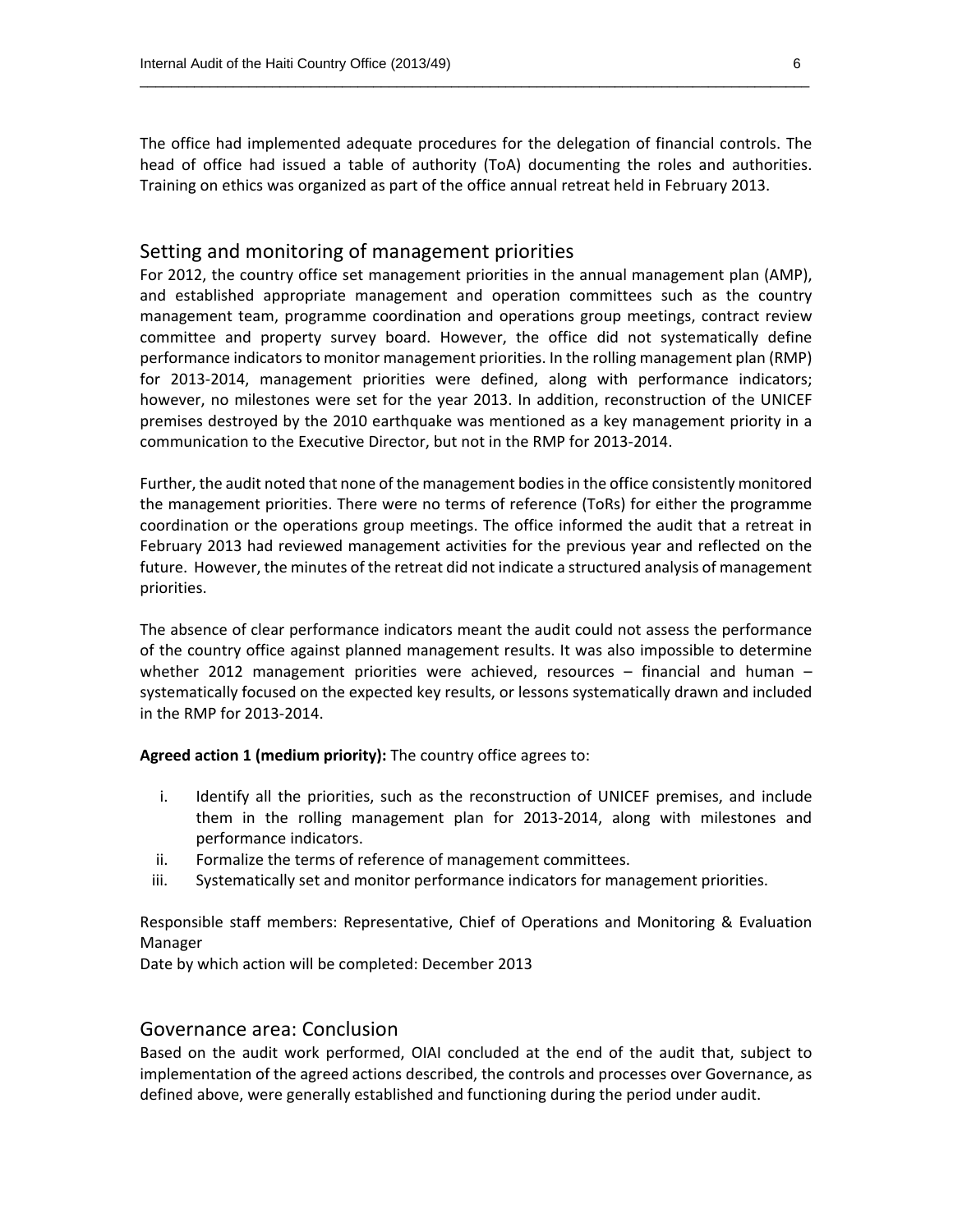### 2 Programme management

In this area, the audit reviews the management of the country programme – that is, the activities and interventions on behalf of children and women. The programme is owned primarily by the host Government. The scope of the audit in this area includes the following:

 $\overline{\phantom{a}}$  ,  $\overline{\phantom{a}}$  ,  $\overline{\phantom{a}}$  ,  $\overline{\phantom{a}}$  ,  $\overline{\phantom{a}}$  ,  $\overline{\phantom{a}}$  ,  $\overline{\phantom{a}}$  ,  $\overline{\phantom{a}}$  ,  $\overline{\phantom{a}}$  ,  $\overline{\phantom{a}}$  ,  $\overline{\phantom{a}}$  ,  $\overline{\phantom{a}}$  ,  $\overline{\phantom{a}}$  ,  $\overline{\phantom{a}}$  ,  $\overline{\phantom{a}}$  ,  $\overline{\phantom{a}}$ 

- **Resource mobilization and management**. This refers to all efforts to obtain resources for the implementation of the country programme, including fundraising and management of contributions.
- **Planning**. The use of adequate data in programme design, and clear definition of results to be achieved, which should be specific, measurable, achievable, realistic and timebound (SMART); planning resource needs; and forming and managing partnerships with Government, NGOs and other partners.
- **Support to implementation**. This covers provision of technical, material or financial inputs, whether to governments, implementing partners, communities or families. It includes activities such as supply and cash transfers to partners.
- **Monitoring of implementation**. This should include the extent to which inputs are provided, work schedules are kept to, and planned outputs achieved, so that any deficiencies can be detected and dealt with promptly.
- **Reporting.** Offices should report achievements and the use of resources against objectives or expected results. This covers annual and donor reporting, plus any specific reporting obligations an office might have.
- **Evaluation**. The office should assess the ultimate outcome and impact of programme interventions and identify lessons learned.

All the areas above were covered in this audit.

### Situation Analysis

UNICEF's Programme Policy and Procedure Manual states that a new or updated Situation Analysis (SitAn) should be prepared at least once in the course of a country programme cycle. The SitAn process is used to fill key knowledge gaps within a country‐specific research agenda and to understand the causes of, and linkages between, deprivations experienced by children and women. It also helps to identify how the country's human, economic, institutional resources and structures can contribute to narrowing the gaps in development outcomes. The SitAn is an important contribution to shaping national development strategies to accelerate achievement of the MDGs with equity. In some countries, an interagency Common Country Assessment, or a similar nationally‐owned document, may serve the purpose, and a separate SitAn would therefore not be required.

In order to have a sufficiently informed new country programme for 2013‐2016, the office recruited two firms, one national and the other one international, to conduct the SitAn. According to the office, the national firm was responsible for collection of the information and for preliminary analysis, while the international firm wasresponsible for the overall quality assurance up to delivery of the final product. However, the audit noted that the ToRs in the signed contracts for both firms were similar and did not reflect the specific tasks assigned to each one.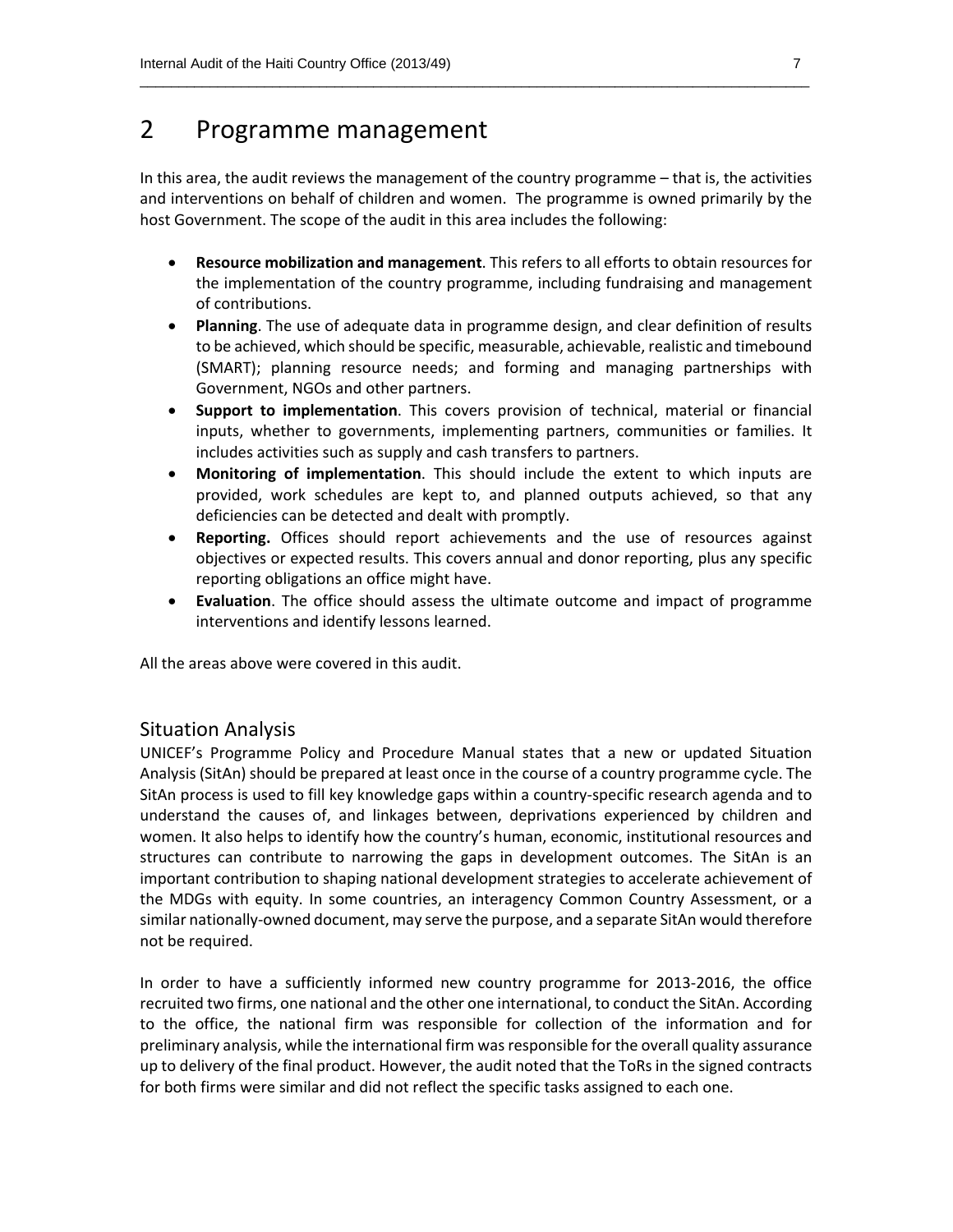The contracts were signed initially for a period from November 2011 to July 2012, and later extended to November 2012. However, as of June 2013, the SitAn report had not yet been finalized. The office had received the first draft in August 2012, the second in January 2013 and the third version in May 2013. The country office had observed various shortcomings in the various draft versions that were prepared by the contracted firms. The audit reviewed the drafts submitted by the firms and noted that they were indeed not satisfactory. For example the audit noted that in the latest version, the Health section of the causality analysis referred to general determinants and was not sufficiently specific to Haiti, and the partnership analysis was limited to the listing of the main donors for the health sector in Haiti. In the absence of a finalized SitAn, the country office relied on the results of individual analyses and studies that were available for each programme area for the development of the new country programme for 2013‐2016.

 $\overline{\phantom{a}}$  ,  $\overline{\phantom{a}}$  ,  $\overline{\phantom{a}}$  ,  $\overline{\phantom{a}}$  ,  $\overline{\phantom{a}}$  ,  $\overline{\phantom{a}}$  ,  $\overline{\phantom{a}}$  ,  $\overline{\phantom{a}}$  ,  $\overline{\phantom{a}}$  ,  $\overline{\phantom{a}}$  ,  $\overline{\phantom{a}}$  ,  $\overline{\phantom{a}}$  ,  $\overline{\phantom{a}}$  ,  $\overline{\phantom{a}}$  ,  $\overline{\phantom{a}}$  ,  $\overline{\phantom{a}}$ 

The ToRs under the two firms' contracts provided for the establishment of a steering committee co-chaired by the Director General of the Ministry of Planning and External Cooperation, and the UNICEF Deputy Representative. This committee would mobilize and involve the stakeholders, validate the methodology, follow up on the progress status of the SitAn, review and validate the final report in consultation with all the actors involved, and disseminate the final product. The office had not established the steering committee, and Government partners indicated that they were not involved in the preparation of the SitAn.

The lack of a SitAn to inform the new country programme for 2013‐2016 carried a risk that the new country programme was not the most appropriate response to the challenges faced by women and children in Haiti.

**Agreed action 2 (high priority):** The country office agrees to address the gaps in formulating the SitAn report, finalize the SitAn report, and use it to inform revisions to the country programme as necessary during the mid‐term review scheduled in 2014.

Responsible staff members: Representative and Chief of Social Policy Date by which action will be completed: June 2014

### Harmonized Approach to Cash Transfers (HACT)

Offices are required to implement the Harmonized Approach to Cash Transfers (HACT) policy. With HACT, the office relies on implementing partners to manage and report on use of funds provided for agreed activities. This reduces the amount of supporting documentation UNICEF demands from the partner, thus cutting bureaucracy and transaction costs.

HACT requires offices to systematically assess the level of risk before making cash transfers to a given partner, and to adjust their method of funding and assurance practices accordingly. HACT therefore includes a macro-assessment of the country's financial management system, and microassessments of the individual implementing partners, both Government entities and NGOs. There should also be audits of implementing partners expected to receive more than US\$ 500,000 during the current programme cycle. Offices should also have an assurance plan regarding proper use of cash transfers. Assurance activities should include spot checks, programme monitoring and scheduled audits. HACT is required for three other UN agencies, and country offices should coordinate with them to ensure best use of resources.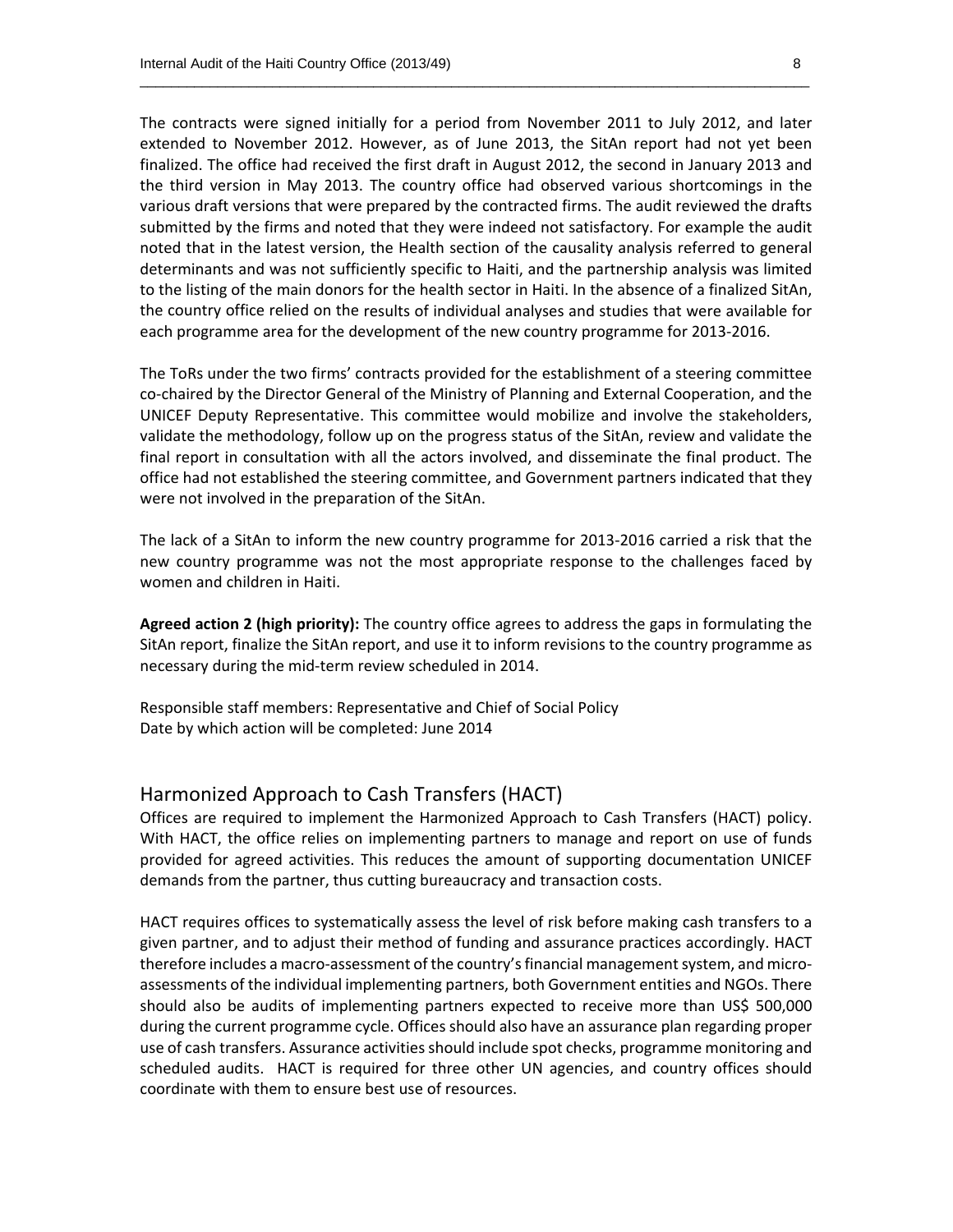Cash transfer to implementing partners was one of the major inputsto UNICEF's Haiti programme in 2012. The country office had disbursed a total amount of US\$ 24.4 million in Direct Cash Transfers (DCT) to about 100 implementing partners in 2012. In 2013, the office had disbursed US\$ 6.4 million as of 11 June 2013.

 $\overline{\phantom{a}}$  ,  $\overline{\phantom{a}}$  ,  $\overline{\phantom{a}}$  ,  $\overline{\phantom{a}}$  ,  $\overline{\phantom{a}}$  ,  $\overline{\phantom{a}}$  ,  $\overline{\phantom{a}}$  ,  $\overline{\phantom{a}}$  ,  $\overline{\phantom{a}}$  ,  $\overline{\phantom{a}}$  ,  $\overline{\phantom{a}}$  ,  $\overline{\phantom{a}}$  ,  $\overline{\phantom{a}}$  ,  $\overline{\phantom{a}}$  ,  $\overline{\phantom{a}}$  ,  $\overline{\phantom{a}}$ 

The country office had conducted micro-assessments of only six international non-governmental organizations (NGOs) in December 2011, using a combination of consultants and UNICEF staff. The office explained that these partners were selected from about 100 implementing partners that received DCTs from the country office because they were involved in the Rapid Response Mechanism  $(RRM)^2$  The audit noted that, in the case of these partners, the office had implemented part of HACT, as the partners were allowed to use a simplified form to request and liquidate DCTs, and were not required to submit full supporting documents; however, the office had not established an assurance plan, required under HACT to counterbalance the reduced documentation. These six partners liquidated DCTs to a total amount of US\$ 2.5 million in 2012 and 2013 (up to the end of May 2013). As of 3 June 2013, the six partners had a DCT balance of US\$ 30,800 outstanding for more than six months. The office informed the audit that the programme sections had conducted site visits to assess the programmatic implementation and spot checks at the offices of these six IPs. However, the office could not provide evidence that spot checks were performed as stated.

The WASH (Water, Sanitation and Health) section had prepared an assurance plan for one of the NGOs with which the country office had signed a new Programme Cooperation Agreement (PCA). However, the audit noted that the assurance activities were not linked to the risk level of the partner.

For all other implementing partners, the office continued requesting and reviewing full documentation to support the liquidation of DCTs.

At the inter‐agency level, the Resident Coordinator's 2012 annual report confirmed that the United Nations Country Team (UNCT) remained committed to implementing HACT in Haiti. It had established an interagency HACT working group with the leadership assigned to UNICEF, and had finalized and approved the macro‐assessment of the Public Financial Management system of the Government of Haiti in May 2013. The macro-assessment concluded that the Government's financial management system could not be relied upon regarding cash transfers and that an alternative to the Haiti Supreme Audit Institution should be sought to audit the Government departments.

The UN Resident Coordinator's workplan for 2013 included a HACT roadmap, in which the majority of activities fell under the responsibility of the UNICEF country office, particularly the Chief of Operations. These activities included: reactivation of the inter‐agency HACT working group; preparation of the UN‐Government HACT road map; follow‐up on the recommendations

<sup>&</sup>lt;sup>2</sup> The Rapid Response Mechanism is a strategy to respond quickly to an emergency situation through preestablished partnerships with stand‐by NGOs, pre‐positioned relief supplies and funding to NGO partners, allowing them to respond immediately without having to submit individual project proposals and budgets for each proposed intervention.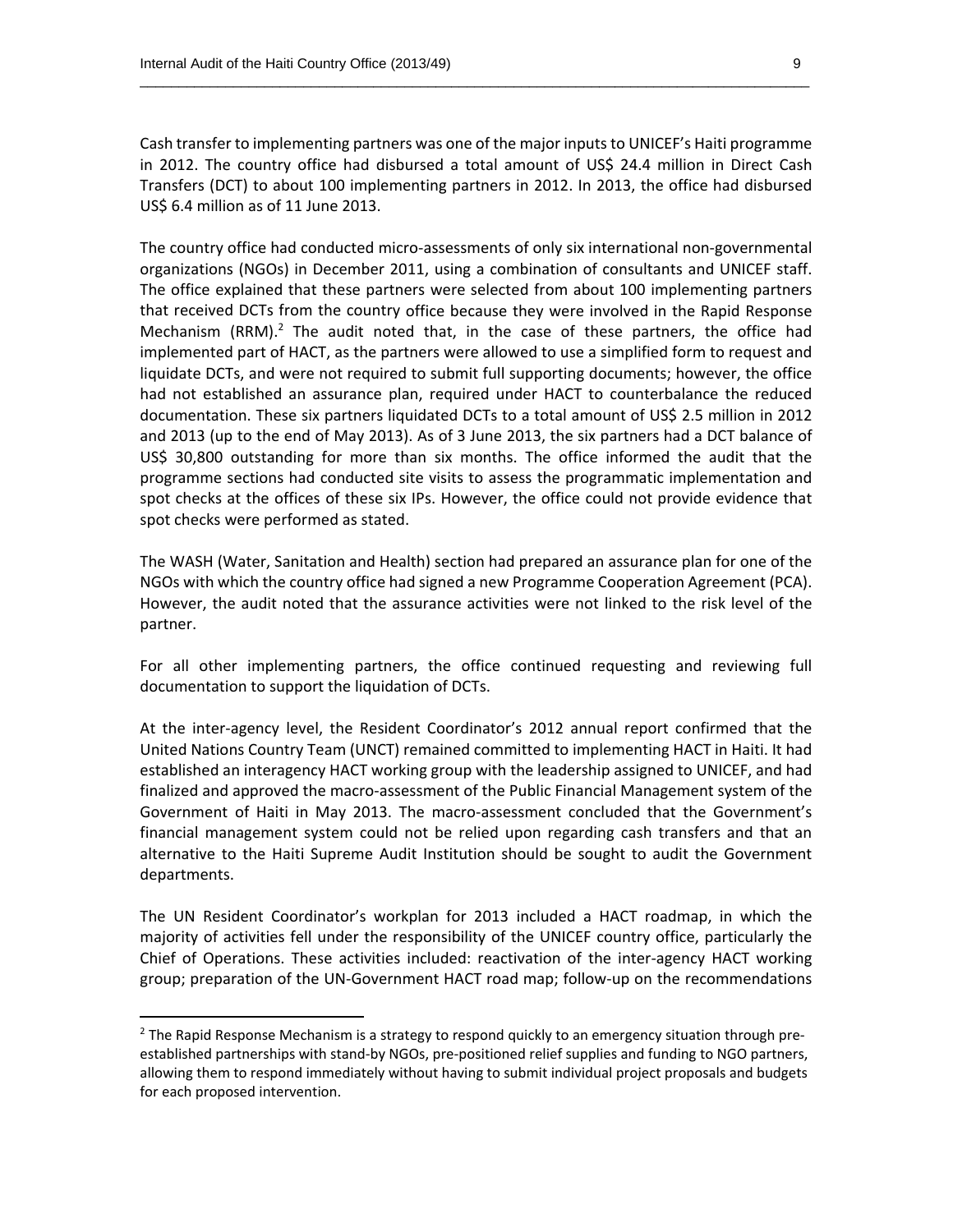of the macro‐assessment; consolidation of a list of implementing partners working with more than one UN agency; preparation of inter-agency micro-assessment tools; and launch of the micro‐assessments. The audit review could not ascertain whether the Chief of Operations could adequately fulfill these responsibilities as they were not set as objectives in his performance report for 2013.

 $\overline{\phantom{a}}$  ,  $\overline{\phantom{a}}$  ,  $\overline{\phantom{a}}$  ,  $\overline{\phantom{a}}$  ,  $\overline{\phantom{a}}$  ,  $\overline{\phantom{a}}$  ,  $\overline{\phantom{a}}$  ,  $\overline{\phantom{a}}$  ,  $\overline{\phantom{a}}$  ,  $\overline{\phantom{a}}$  ,  $\overline{\phantom{a}}$  ,  $\overline{\phantom{a}}$  ,  $\overline{\phantom{a}}$  ,  $\overline{\phantom{a}}$  ,  $\overline{\phantom{a}}$  ,  $\overline{\phantom{a}}$ 

**Agreed action 3 (high priority):** The country office agrees to ensure full and adequate implementation of HACT, working in coordination with other United Nations agencies where possible. Specifically, it will:

- i. Follow up on the recommendations made by the macro‐assessment.
- ii. Micro‐assess all relevant implementing partners.
- iii. Develop and implement an office-wide assurance activities plan that takes into consideration the risk ratings of partners from the micro-assessments, and the magnitude of cash transfers to individual partners.
- iv. Assess the country office's capacity to fulfill its responsibilities in the implementation of HACT as an inter-agency initiative, and ensure that responsibilities accepted by the country office are reflected in the goals and performance reports of the relevant staff members and that support is provided for the timely fulfillment of these responsibilities.

Responsible staff members: Deputy Representative and Chief of Operations Date by which action will be completed: June 2014

### Liquidation of direct cash transfers (DCTs)

There were high balances of long-outstanding cash transfers from implementing partners.<sup>3</sup> In its meeting of 30 August 2012, the CMT noted that the DCT situation in Haiti was alarming, as the office had US\$ 1,972,498 of DCTs outstanding for more than nine months. A projection done by the office on 13 June 2013 showed that if justifications for expenditure were not received by the end of the month, the office would have 23 percent (US\$ 2.3 million) of DCT outstanding for between six and nine months and a further 5.6 percent (US\$ 560,000) for more than nine months.

According to the office, this was due to the low capacity of Government structures to liquidate DCTs. The Government implementing partners met by the audit acknowledged that the DCT workflow within the Ministries was a complex one. All the funds received from donors were managed by the same unit, which was under‐staffed. The process of transfer of funds from this unit to the concerned departments was lengthy, as the cheques or bank transfers required the signature of senior management of the Ministry, which created delays as these senior officials were not always available.

The office followed the outstanding DCT situation closely, and the Deputy Representative chaired weekly meetingsto find waysto accelerate reporting against delayed advances. However, besides the low absorptive capacity of partners, the audit noted that funds were released to implementing partners in an untimely manner and for periods in which they could not be reasonably be expected to use the funds. The audit reviewed the example of a Government partner of the WASH

 $3$  An outstanding cash transfer is one for which no adequate report of expenditure has been received from the partner, making final liquidation impossible.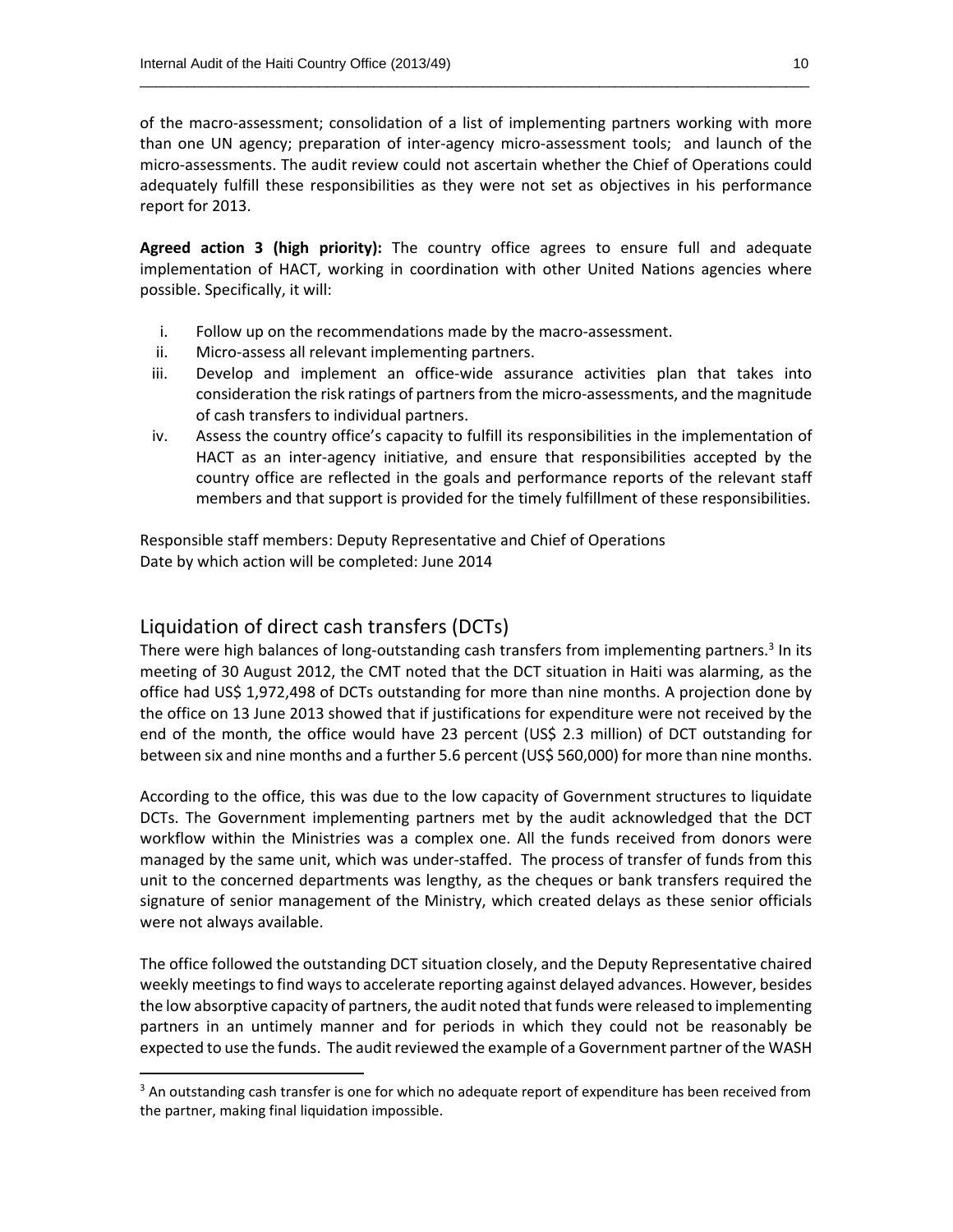programme. This partner was expected to receive US\$ 1.64 million before the end of June 2013 (when the grant expired), to be spent and justified within a six-month period. This amount included cash disbursements, but also supplies and services to be procured by the implementing partner. The experience of the country office with this partner showed that he had received US\$ 960,000 in the last two years; and there was an outstanding DCT balance of US\$ 367,000, of which US\$ 11,500 had been outstanding for more than six months at the time of the audit. There was no evidence that the country office had ensured that the DCT of US\$ 1.64 million would be spent promptly, efficiently and effectively.

 $\overline{\phantom{a}}$  ,  $\overline{\phantom{a}}$  ,  $\overline{\phantom{a}}$  ,  $\overline{\phantom{a}}$  ,  $\overline{\phantom{a}}$  ,  $\overline{\phantom{a}}$  ,  $\overline{\phantom{a}}$  ,  $\overline{\phantom{a}}$  ,  $\overline{\phantom{a}}$  ,  $\overline{\phantom{a}}$  ,  $\overline{\phantom{a}}$  ,  $\overline{\phantom{a}}$  ,  $\overline{\phantom{a}}$  ,  $\overline{\phantom{a}}$  ,  $\overline{\phantom{a}}$  ,  $\overline{\phantom{a}}$ 

**Agreed action 4 (high priority):** The country office agrees to take the following measures with regard to cash transfers to Government partners:

- i. Agree with the concerned Ministries on process improvements to expedite the release and liquidation of cash transfers, such as simplification of the cash transfer workflow through direct disbursements of funds to the bank accounts of departments within ministries.
- ii. Strengthen the planning process to ensure that the amount of cash transfer reflects the absorptive capacities of the partner, based on risk assessments.
- iii. Document mitigating measures aimed at ensuring that funds to be transferred to a Government partner totalling US\$ 1.64 million will be spent efficiently and effectively within the agreed period; and that procurement of goods and services, if included, will follow due process, with transparent and competitive bidding.

Responsible staff members: Deputy Representative and Chief CSD Date by which action will be completed: June 2014

### Field monitoring of programme implementation

Country offices are expected to establish mechanisms, guidance and standards for on‐site monitoring of programme implementation.

On 13 June 2012, the country office issued standard operating procedures (SOPs) for field monitoring of programme implementation, with defined pre- and post-mission steps, standard forms for trip planning and reporting, and a procedure for monitoring implementation of the trip‐ report recommendations. Moreover, a CMT meeting on 30 August 2012 had recommended management indicators for quarterly CMT review, to ensure better follow‐up of field‐trip recommendations. The indicators were: percentage of field reports shared with relevant staff members; percentage of reports filled in the country office electronic database; and percentage of recommendations implemented. In May 2013, a fourth indicator – number of days spent in the field – was added.

The audit noted that the status of recommendations from field visits was not submitted for quarterly review by the CMT as specified in the SOP. In addition, not all the reports were included in the database maintained by the monitoring and evaluation (M&E) unit since none of the six trip reports checked by the audit were found in this database. In May 2013, a new system of posting trip reports in Lotus Notes was implemented, whereby the field monitors post their trip reports and update the status of recommendations. While the audit found the new system to be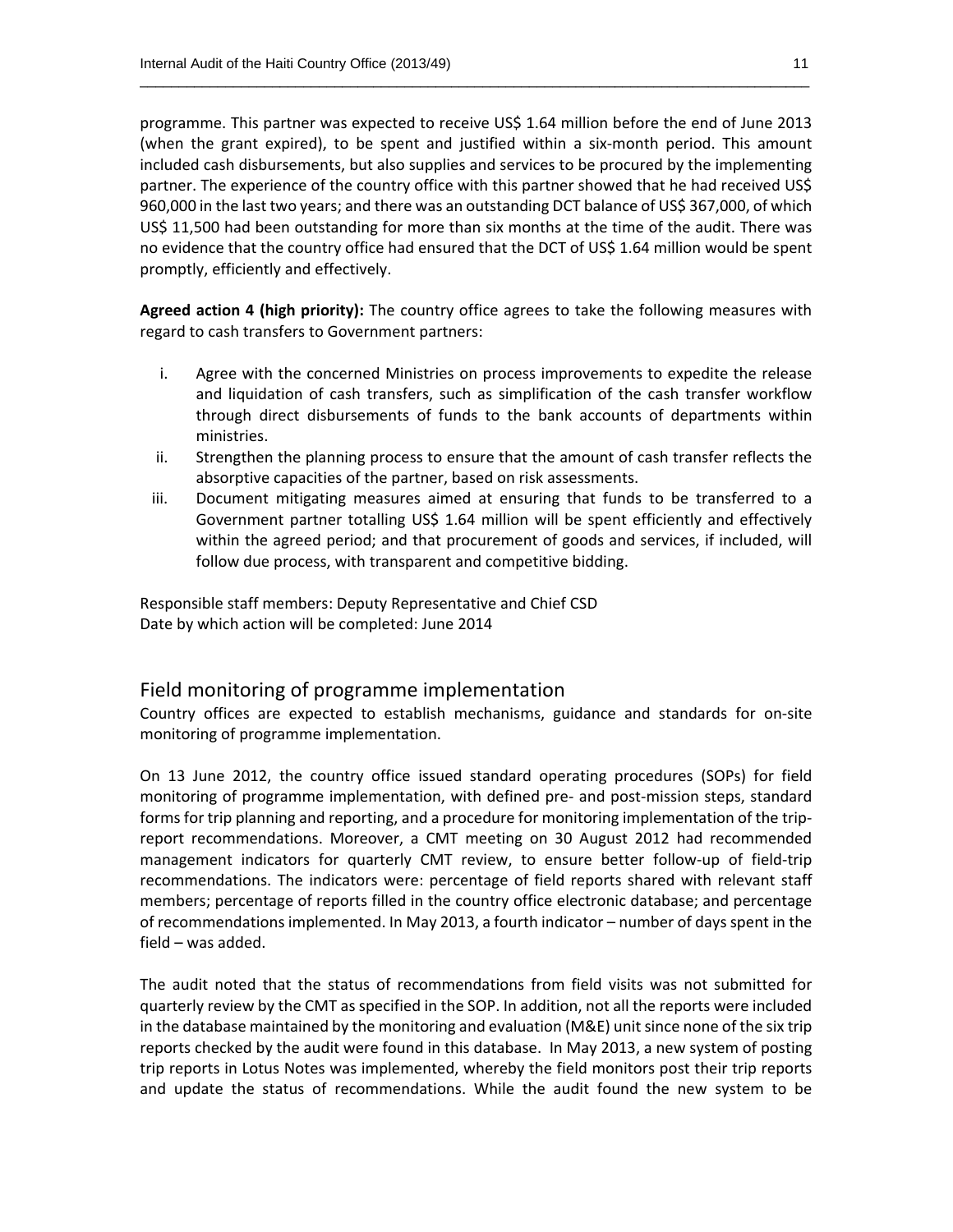adequately designed, it was too early to determine whether it was effectively implemented.

The audit reviewed six reports from the Health and Education programmes – the most significant programme components – from field‐monitoring trips that had taken place between May 2012 and May 2013. The following was noted:

 $\overline{\phantom{a}}$  ,  $\overline{\phantom{a}}$  ,  $\overline{\phantom{a}}$  ,  $\overline{\phantom{a}}$  ,  $\overline{\phantom{a}}$  ,  $\overline{\phantom{a}}$  ,  $\overline{\phantom{a}}$  ,  $\overline{\phantom{a}}$  ,  $\overline{\phantom{a}}$  ,  $\overline{\phantom{a}}$  ,  $\overline{\phantom{a}}$  ,  $\overline{\phantom{a}}$  ,  $\overline{\phantom{a}}$  ,  $\overline{\phantom{a}}$  ,  $\overline{\phantom{a}}$  ,  $\overline{\phantom{a}}$ 

- The monitoring objectives were not formulated in terms of expected results, and there was no indication in the reports as to whether those results had been achieved.
- In some instances, recommendations were numerous and were not specific, omitting responsible staff and timeline.
- In some cases, the recommendations were addressed to the implementing partners, without evidence that they had been shared with them.
- The quality of the inputs provided was not reviewed.
- The recommendations were derived from the observed issues, but without identification and analysis of the causes of those issues. This would have given a better basis for the recommendations.
- Some recommendations referred to issues not raised in the assessment.
- The trip reports were not systematically signed by the supervisors to show their agreement with the contents.

**Agreed action 5 (high priority):** The country office agrees to enhance its field monitoring of programme implementation by establishing and adhering to adequate standard operating procedures, systems, and management indicators.

Responsible staff members: Representative, Chief M&E and Chief of Operations (end‐user) Date by which action will be completed: March 2014

### Integrated Monitoring and Evaluation Plan (IMEP)

Annual IMEPs had been prepared as well as an overall IMEP for the 2013‐2016 country programme.

As of end December 2011, out of 13 planned studies, six had been completed, one was cancelled, and six were carried over (of which four were not included in the 2012 IMEP) – a completion rate of 46 percent. Of the 23 IMEP activities planned for 2012, 13 were completed – a completion rate of 59 percent. Furthermore, the 2013‐2016 IMEP had planned fourstudiesin 2013, while the 2013 annual IMEP included six additional studies with a total number of 10 studies.

The 2013‐2016 IMEP omitted some activities (such as quarterly reviews) required to inform indicators for Programme Component Results (PCRs) and Intermediate Results (IRs).<sup>4</sup> Some other key activities were not in the 2013‐2016 IMEP, such as the evaluation of pilot programmes planned in the Country Programme (for example, the model of decentralized health services management).

 $4$  A PCR is an output of the country programme, against which resources will be allocated. An IR is description of a change in a defined period that will significantly contribute to the achievement of a PCR.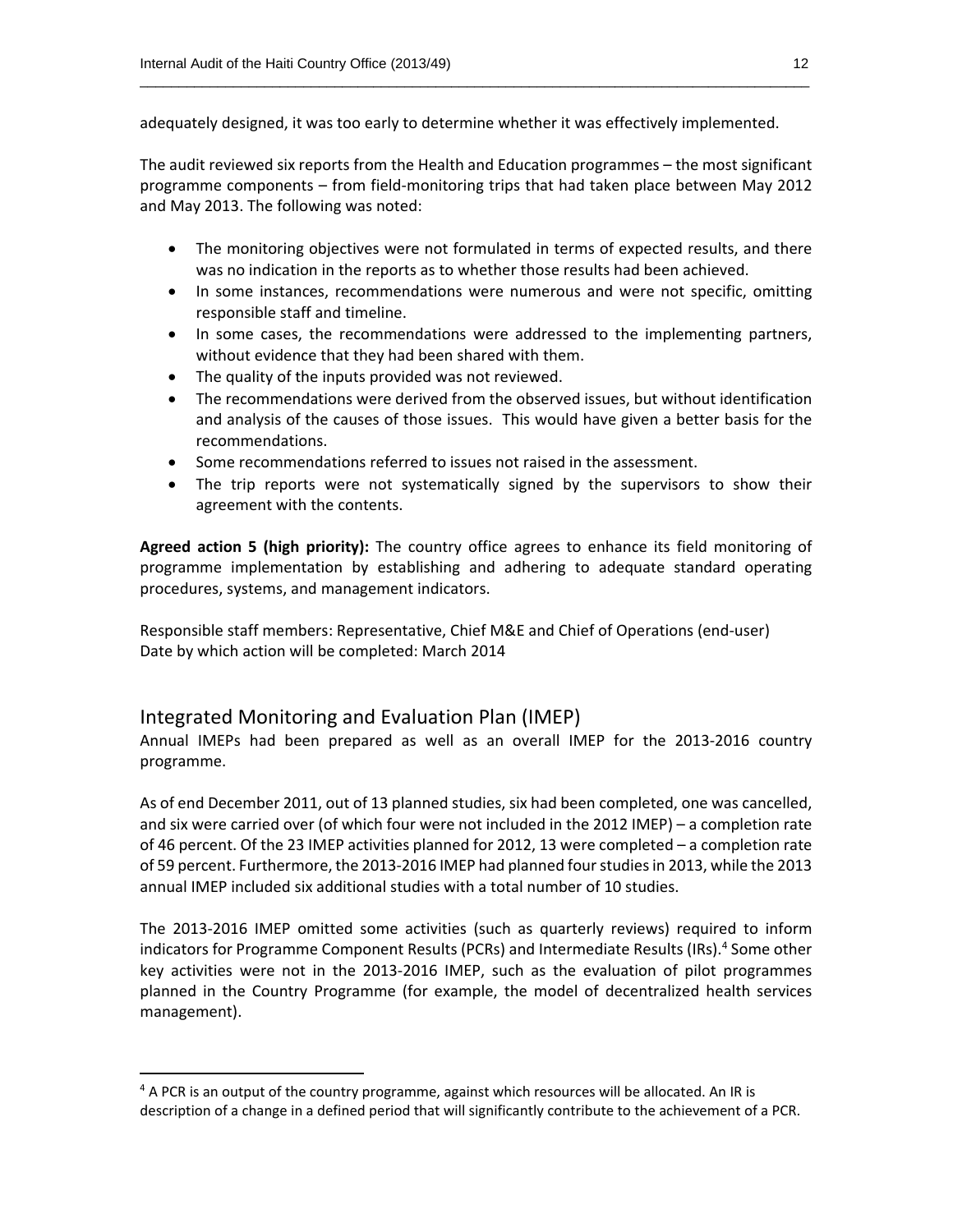The country office stated that the M&E unit discussed the status of IMEP implementation with the respective programme sections, and shortcomings were due to planning challenges and high staff turnover. However, the audit noted that the office had not established an efficient process to periodically review the IMEP and ensure that it identified and focused on all the most important activities, and that planned activities were completed.

 $\overline{\phantom{a}}$  ,  $\overline{\phantom{a}}$  ,  $\overline{\phantom{a}}$  ,  $\overline{\phantom{a}}$  ,  $\overline{\phantom{a}}$  ,  $\overline{\phantom{a}}$  ,  $\overline{\phantom{a}}$  ,  $\overline{\phantom{a}}$  ,  $\overline{\phantom{a}}$  ,  $\overline{\phantom{a}}$  ,  $\overline{\phantom{a}}$  ,  $\overline{\phantom{a}}$  ,  $\overline{\phantom{a}}$  ,  $\overline{\phantom{a}}$  ,  $\overline{\phantom{a}}$  ,  $\overline{\phantom{a}}$ 

**Agreed action 6 (high priority):** The country office agrees to establish a mechanism to strengthen oversight over the preparation, implementation and follow‐up of the IMEP, including:

- i. Ensuring that the IMEP is complete and includes all required information (including activities required to inform indicators for Programme Component Results and intermediate results, and evaluation of pilot programmes).
- ii. Ensuring a satisfactory implementation rate.

Responsible staff members: Chief, Monitoring and Evaluation Date by which action will be completed: December 2013

### Mobilization of resources

According to the approved Country Programme Document (CPD) for 2013‐2016, the planned country programme budget amounted to US\$ 74 million, of which US\$ 62 million was Other Resources (OR) – i.e. 84 percent. The country office relies heavily on raising OR to achieve its planned programme results.

The country office had prepared a resource mobilization strategy for 2012 and one for 2013‐2016. The 2012 strategy did not identify the country office's resources mobilization objectives and did not include an action plan with a detailed calendar. The strategy for 2013‐2016 set out resource mobilization objectives for 2013 and 2014 but lacked a detailed plan. In addition, this document stipulated that the office needed to develop strategies and tools to shift resource mobilization from Other Resources Emergency (ORE) to OR to support the new country programme, but it did not state what those strategies and tools would be.

Of the approved OR ceiling of US\$ 62 million for 2012, only US\$ 5.6 million had been raised, i.e. 9 percent, and correspondingly only 17 percent of the planned budget was funded for the 2011‐ 2012 biennium, with individual PCRs varying from 0 to 38 percent. In 2012, given the shortfall in normal OR, the country office mainly relied on ORE to fund its activities—the office received US\$ 15.5 million in ORE funding for the year, which represented 64 percent of the total funds allocated to the country office in 2012.

At the time of the audit, it was too early to assess the effectiveness of resource mobilization efforts for the new country programme for 2013‐2016, but the audit noted that proposals to donors were submitted for two IRs that were already funded at 77 percent and 336 percent respectively, while no proposals were submitted for three IRs that were funded at 1 percent, 3 percent and 0 percent respectively. While the office regularly monitored requisitions and expenditures against allocations, it did not monitor its achievement against the budgeted amounts for the IRs.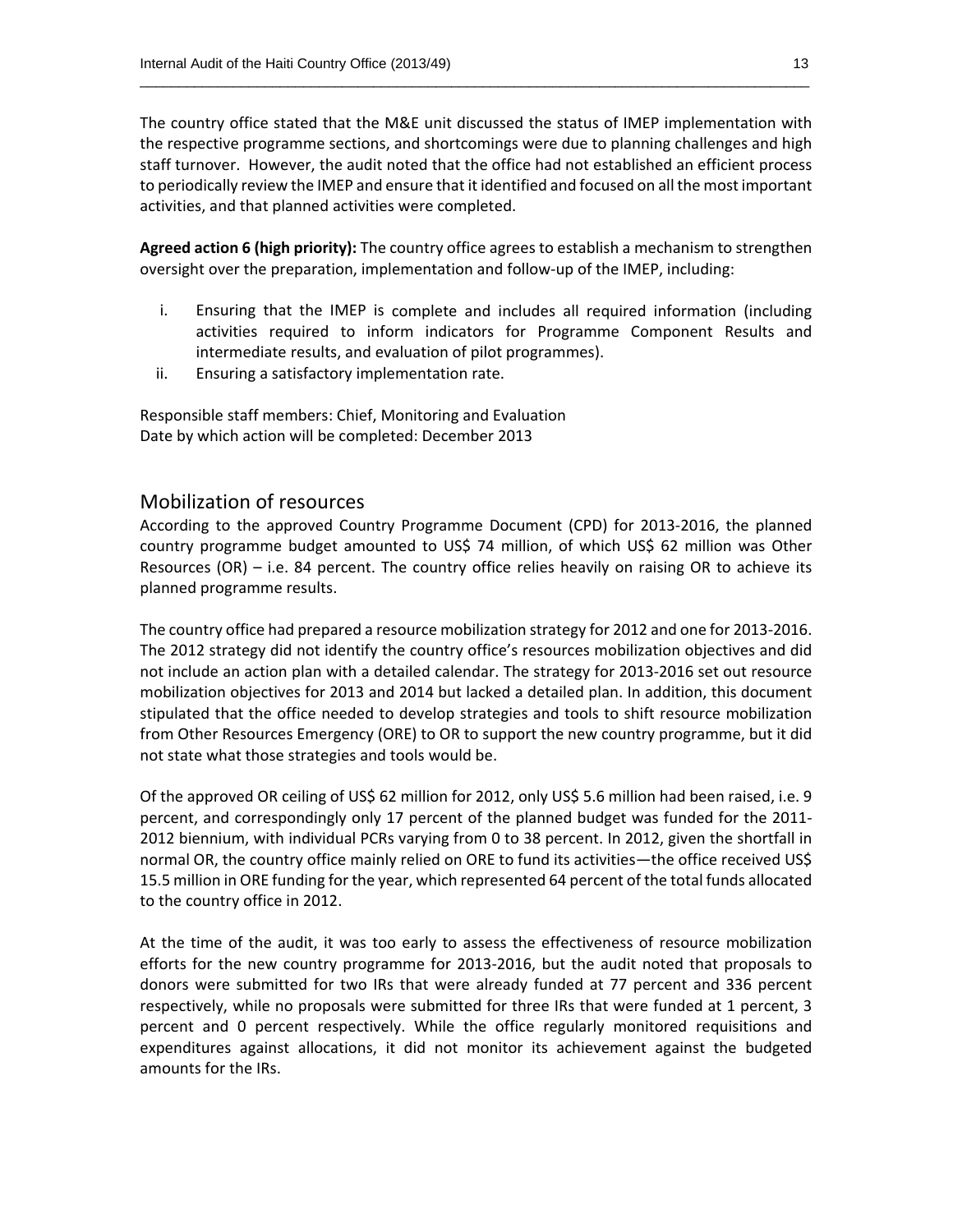During the period 2011-2012, the country office had a dedicated resource mobilization<sup>5</sup> section that assumed the primary responsibility for fundraising and donor reporting. This section consisted of one Manager, one Specialist and one Assistant. In the 2013‐2016 country programme, due to a shrinking budget, this section was dismantled and the Programme Budget Review (PBR) approved the establishment of a Reports and Mobilization Specialist position, to report to the Chief of Communications. However, the country office management decided to freeze this position and shift resource mobilization responsibilities to the respective programme sections, as they felt programme staff were best placed to do this. Primary responsibility for resource mobilization was assigned to Chiefs of Sections, and the responsibility for writing proposals was assigned in some cases to Programme Managers and in other cases to Programme Specialists. However, resource mobilization tasks and objectives were not included in the performance evaluation reports (PERs) of relevant senior management staff.

 $\overline{\phantom{a}}$  ,  $\overline{\phantom{a}}$  ,  $\overline{\phantom{a}}$  ,  $\overline{\phantom{a}}$  ,  $\overline{\phantom{a}}$  ,  $\overline{\phantom{a}}$  ,  $\overline{\phantom{a}}$  ,  $\overline{\phantom{a}}$  ,  $\overline{\phantom{a}}$  ,  $\overline{\phantom{a}}$  ,  $\overline{\phantom{a}}$  ,  $\overline{\phantom{a}}$  ,  $\overline{\phantom{a}}$  ,  $\overline{\phantom{a}}$  ,  $\overline{\phantom{a}}$  ,  $\overline{\phantom{a}}$ 

**Agreed action 7 (medium priority):** The country office agrees to:

- i. Review and determine whether it requires the position of the Resources and Mobilization Specialist and, as necessary, either fill the vacant post or make a recommendation to the programme budget review for its abolition.
- ii. Complete the fundraising strategy for the 2013‐2016 country programme, including specific objectives for fundraising, list of planned activities with assigned responsibilities and a calendar of major fundraising activities; and regularly monitor implementation of the strategy at an appropriate level.
- iii. Assign staff responsibilities for the management of resource mobilization activities, and reflect the related responsibilities in the performance evaluation reports of relevant staff.
- iv. Monitor, on a regular basis, the funding status of the intermediate results against planned amounts, and take appropriate action.

Responsible staff members: Representative and Deputy Representative Date by which action will be completed: June 2014

### Advocacy plan

The 2013-2016 country programme approved by the UNICEF Executive Board states that the advocacy of, and leveraging of resources for, policies that recognize child rights and address disparities is one of the major strategies of the new programme. This should include advocating an increased state budget for children, and developing policies and frameworksthat define quality standards and regulate service delivery. However, the country office did not have an advocacy plan or strategy.

The audit was informed by the country office management that social budgets remained low and social services were overly in the private sector (according to the office, only 12 percent of education providers and 28 percent of health providers are state‐operated). In this context, it was

<sup>&</sup>lt;sup>5</sup> While the terms "resource mobilization" and "fundraising" are often used interchangeably, the former is slightly broader; although fundraising is its largest single component it also includes mobilizing resources in the form of people (volunteers, consultants and seconded personnel), partnerships, or equipment and other in‐kind donations.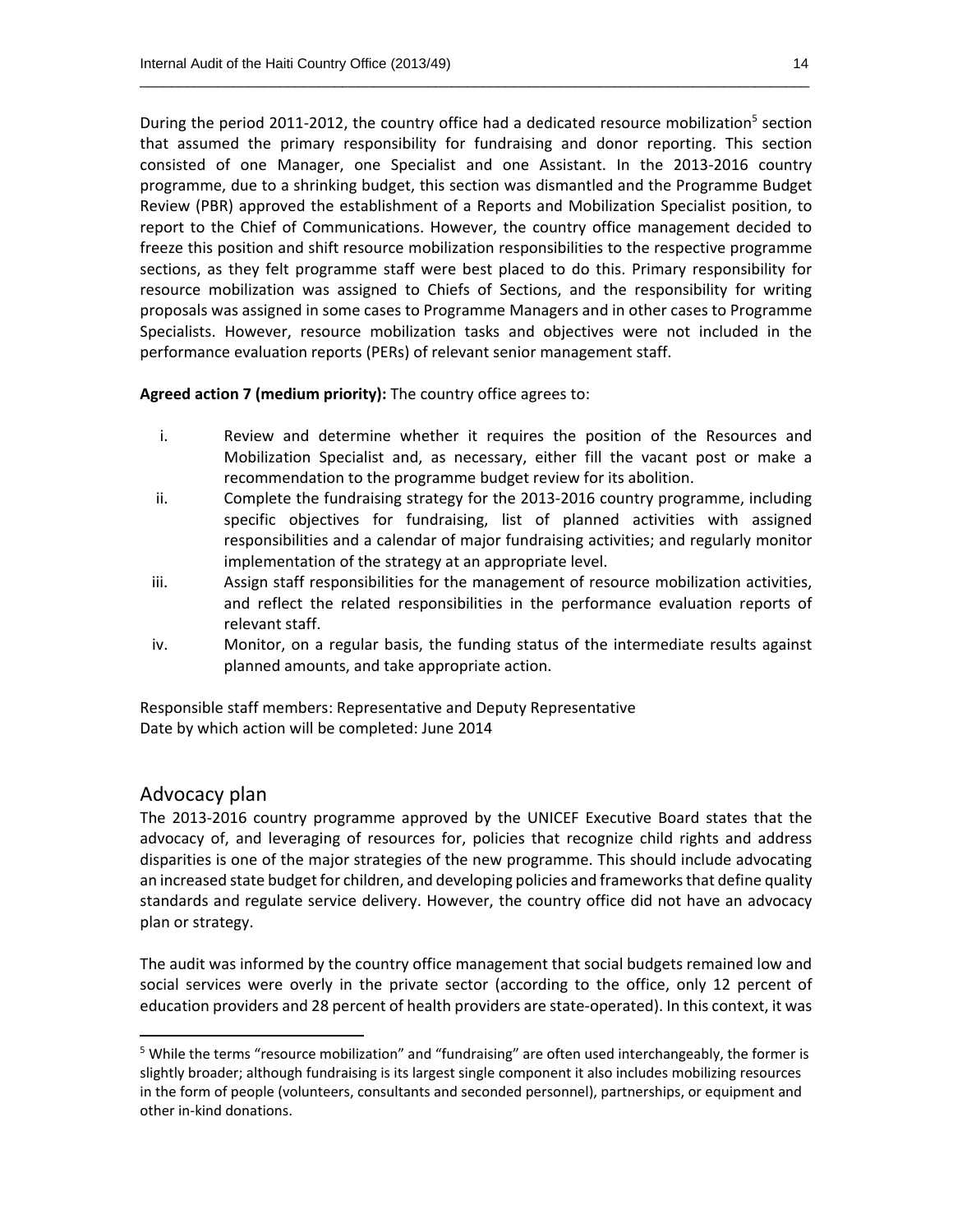imperative that the country office develop an advocacy plan for the country programme. The preparation of such a plan was not in the Rolling Management Plan (RMP) for 2013‐2014. According to the office, this was due to competing priorities.

 $\overline{\phantom{a}}$  ,  $\overline{\phantom{a}}$  ,  $\overline{\phantom{a}}$  ,  $\overline{\phantom{a}}$  ,  $\overline{\phantom{a}}$  ,  $\overline{\phantom{a}}$  ,  $\overline{\phantom{a}}$  ,  $\overline{\phantom{a}}$  ,  $\overline{\phantom{a}}$  ,  $\overline{\phantom{a}}$  ,  $\overline{\phantom{a}}$  ,  $\overline{\phantom{a}}$  ,  $\overline{\phantom{a}}$  ,  $\overline{\phantom{a}}$  ,  $\overline{\phantom{a}}$  ,  $\overline{\phantom{a}}$ 

**Agreed action 8 (medium priority):** The country office agrees to prioritize the preparation of an advocacy strategy, assign responsibilities to relevant staff, and establish a process for monitoring implementation of the plan.

Responsible staff members: Chief of Communications Date by which action will be completed: January 2014

### Donor reporting

Country offices are expected to produce timely, good‐quality donor reports that are acceptable to donors. This includes comparing results achieved and activities implemented against plan, and comparing planned budget and actual expenditures.

The Haiti country office had a donor‐report work process which was updated each year, and 52 of the 57 donor reports due in 2012 were submitted on time. Quality assurance of donor reports had been assigned to the M&E section for all regular reports to donors and UNICEF National Committees. For all reports on emergency‐related contributions, the Emergency unit conducted the quality assurance. The Deputy Representative had overall oversight responsibility over donor reporting.

Review of four donor reports indicated the following:

- In one donor report, progress towards achievement of results was not indicated; expected intermediate results were not specific and measurable; causes of shortfalls in the implementation of the project were not systematically presented and analyzed; and results in some cases were formulated in general terms and lacked clarity.
- In another donor report, achievements were reported in terms of activities, and results achieved were not reported.
- In the third donor report, achievements were also reported in terms of activities without a comparison between the planned and actual results. The expected benefits from the project were listed but there was no mention of the improvements actually achieved.
- In one of the four donor reports reviewed, the financial utilization report generated from the system was not attached, and detailed expenditure by type of input was not provided. In one case, the financial report was limited to an indication of total amount of funds available, total expenditure, balance and total expected expenditure for the next two years. These were not in line with basic requirements set out in the checklist issued by the UNICEF's Public Sector Alliances and Resource Mobilization Office (PARMO).

The audit met three donor representatives and one of them mentioned that there was a need for improvements in terms of donor reporting, particularly on whether expected results were achieved or not.

**Agreed action 9 (medium priority):** The country office agrees to enhance monitoring of the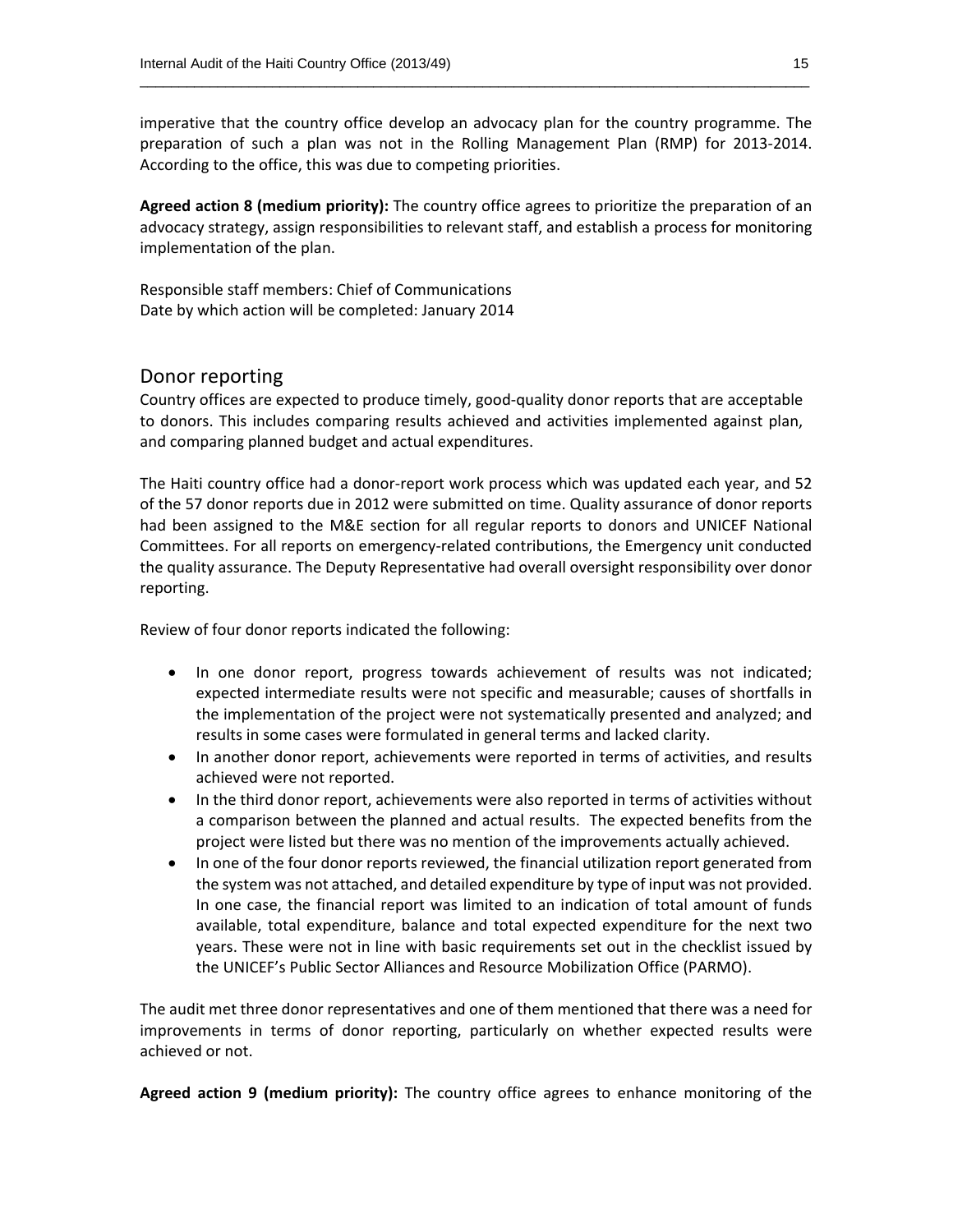quality of donor reports by making effective use of the UNICEF's Public Sector Alliances and Resource Mobilization Office checklist.

 $\overline{\phantom{a}}$  ,  $\overline{\phantom{a}}$  ,  $\overline{\phantom{a}}$  ,  $\overline{\phantom{a}}$  ,  $\overline{\phantom{a}}$  ,  $\overline{\phantom{a}}$  ,  $\overline{\phantom{a}}$  ,  $\overline{\phantom{a}}$  ,  $\overline{\phantom{a}}$  ,  $\overline{\phantom{a}}$  ,  $\overline{\phantom{a}}$  ,  $\overline{\phantom{a}}$  ,  $\overline{\phantom{a}}$  ,  $\overline{\phantom{a}}$  ,  $\overline{\phantom{a}}$  ,  $\overline{\phantom{a}}$ 

Responsible staff members: Representative and Monitoring & Evaluation Manager Date by which action will be completed: December 2013

### Programme management: Conclusion

Based on the audit work performed, OIAI concluded that the controls and processes over programme management, as defined above, needed improvement to be adequately established and functioning.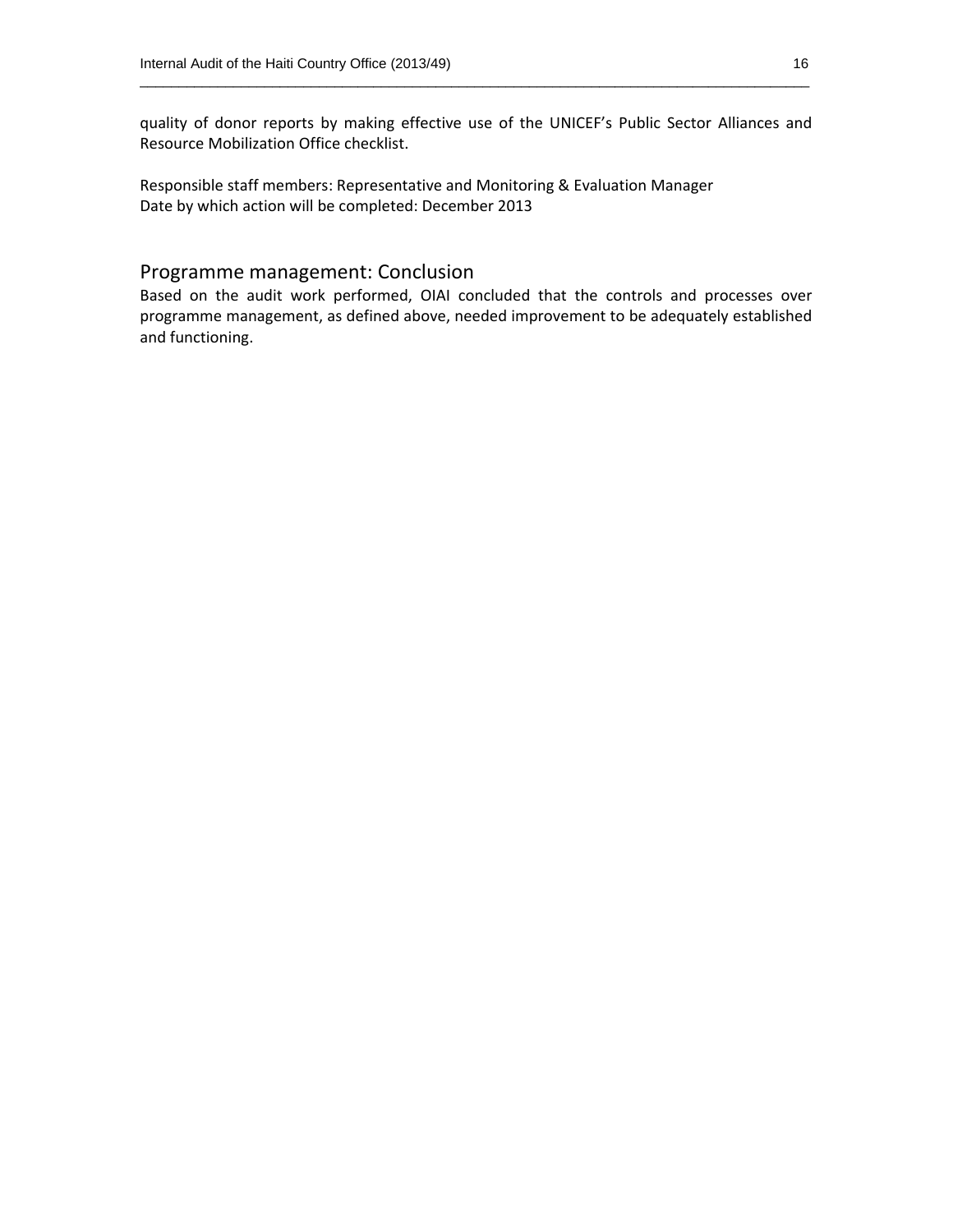### 3 Operations support

In this area the audit reviews the country office's support processes and whether they are in accordance with UNICEF Rules and Regulations and with policies and procedures. The scope of the audit in this area includes the following*:*

 $\overline{\phantom{a}}$  ,  $\overline{\phantom{a}}$  ,  $\overline{\phantom{a}}$  ,  $\overline{\phantom{a}}$  ,  $\overline{\phantom{a}}$  ,  $\overline{\phantom{a}}$  ,  $\overline{\phantom{a}}$  ,  $\overline{\phantom{a}}$  ,  $\overline{\phantom{a}}$  ,  $\overline{\phantom{a}}$  ,  $\overline{\phantom{a}}$  ,  $\overline{\phantom{a}}$  ,  $\overline{\phantom{a}}$  ,  $\overline{\phantom{a}}$  ,  $\overline{\phantom{a}}$  ,  $\overline{\phantom{a}}$ 

- **Financial management**. This covers budgeting, accounting, bank reconciliations and financial reporting.
- **Procurement and contracting.** This includes the full procurement and supply cycle, including bidding and selection processes, contracting, transport and delivery, warehousing, consultants, contractors and payment.
- **Asset management**. This area covers maintenance, recording and use of property, plant and equipment (PPE). This includes large items such as premises and cars, but also smaller but desirable items such as laptops; and covers identification, security, control, maintenance and disposal.
- **Human resources management.** This includes recruitment, training and staff entitlements and performance evaluation (but not the actual staffing structure, which is considered under the Governance area).
- **Inventory management.** This includes consumables, including programme supplies, and the way they are warehoused and distributed.
- **Information and communication technology (ICT)**. Thisincludes provision of facilities and support, appropriate access and use, security of data and physical equipment, continued availability of systems, and cost‐effective delivery of services.

All the areas above were covered in this audit.

### Management of consultants' contracts

The office recruited two firms, one national and the other one international, to conduct the SitAn (see observation on SitAn in Governance). According to the office, the national firm was responsible for collection of the information and for preliminary analysis, while the international firm was responsible for the overall quality assurance up to delivery of the final product. However, the ToRs in the signed contracts for both firms were similar and did not reflect the specific tasks assigned to each one.

The contractors for the SitAn did not provide the office with acceptable outputs. However, the country office had made payments amounting to US\$ 307,883.40 to the two firms, and the last payment had been processed in December 2012, even though the final product was not yet delivered. In addition, there had been no evaluation of the service providers and the international firm had been overpaid by US\$ 27,000. The over-payment was due to an error in the certification of the expenditure. While the over‐payment was detected and followed up in April 2013, the amount had not been recovered at the completion of the audit.

**Agreed action 10 (medium priority):** The country office agrees to:

i. Establish a system to reinforce controls over the payment of contractors, ensuring that the payment files include the latest version of the contract and that the service providers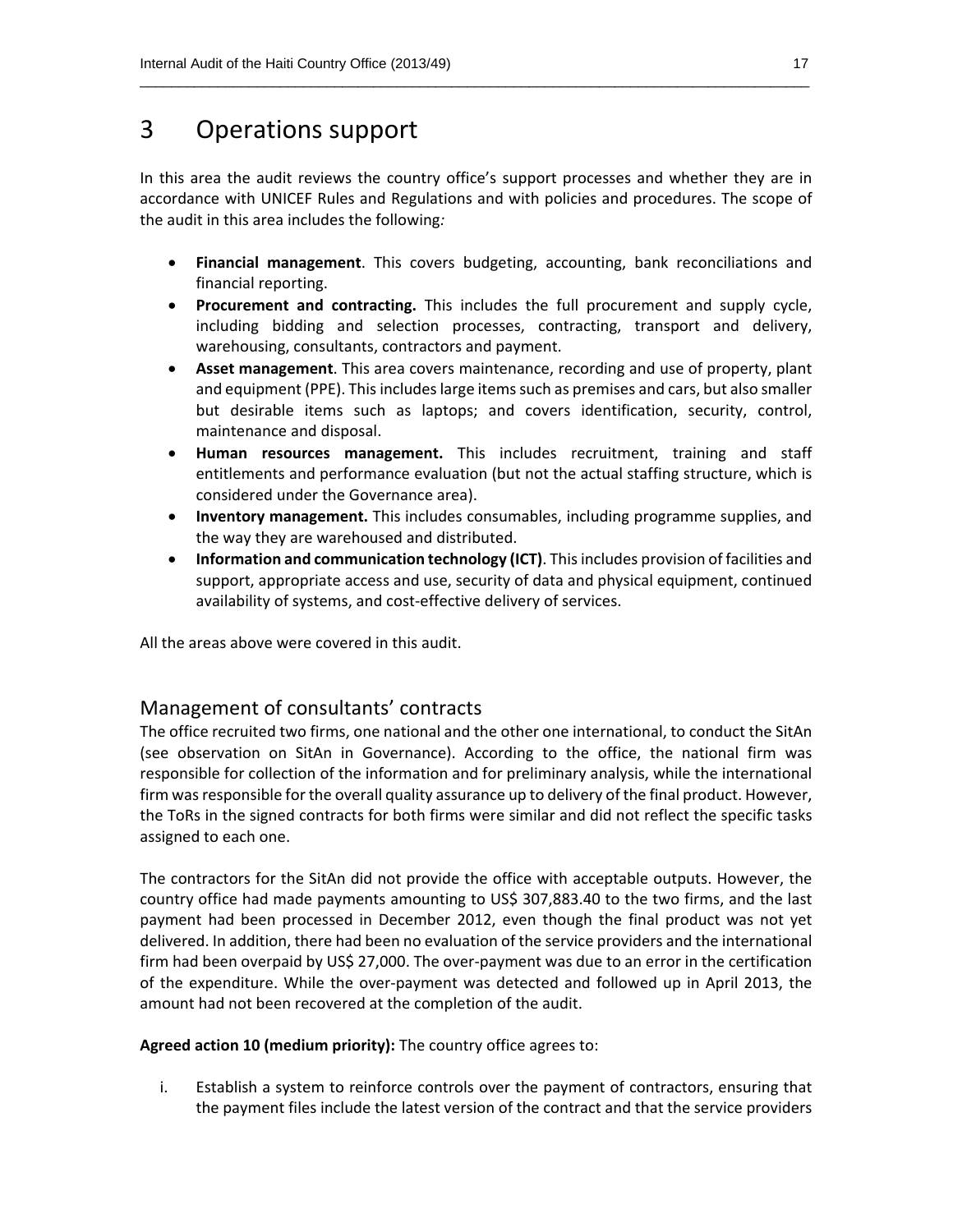are evaluated at the end of the contract.

ii. Continue action started in April to recover the overpayment of US\$ 27,000 from the international firm contracted for the SitAn.

 $\overline{\phantom{a}}$  ,  $\overline{\phantom{a}}$  ,  $\overline{\phantom{a}}$  ,  $\overline{\phantom{a}}$  ,  $\overline{\phantom{a}}$  ,  $\overline{\phantom{a}}$  ,  $\overline{\phantom{a}}$  ,  $\overline{\phantom{a}}$  ,  $\overline{\phantom{a}}$  ,  $\overline{\phantom{a}}$  ,  $\overline{\phantom{a}}$  ,  $\overline{\phantom{a}}$  ,  $\overline{\phantom{a}}$  ,  $\overline{\phantom{a}}$  ,  $\overline{\phantom{a}}$  ,  $\overline{\phantom{a}}$ 

Responsible staff members: Chief of Operations Date by which action will be completed: June 2014

### Storage of vaccines

Vaccines procured by UNICEF for programme implementation were being stored, after customs clearance and transportation by the country office, in a rented warehouse. The audit reviewed the contract signed in 2009 and other relevant documentation, and noted the following.

*Storage costs:* Storage costs were based on the purchase price of the vaccines as follows: 5 percent of the price of the goods stored in regular conditions; 7.5 percent of the price of the goods when stored in air-conditioned rooms; and 10 percent of the price of the goods stored in cold chambers. (These charges applied regardless of the duration of the storage.) From January 2012 to 31 May 2013, storage costs totalled US\$ 98,200. Staff expected that vaccine costs would increase in the near future, which could lead to higher storage costs for UNICEF. The audit was informed that discussions had started with the owner of the warehouse regarding storage costs.

*Accountabilities in the supply chain of vaccines:* Once vaccines cleared customs and were transported to the warehouse by the country office, the Ministry of Health (MoH) took over responsibilities and ensured delivery where vaccines were needed. As a result, vaccines were not reflected in VISION as being under UNICEF control. However, the audit found no written description of the accountabilities in the supply chain. The contract between UNICEF and the World Health Organization (WHO) for renting of the storage space for the vaccines did not refer any responsibilities of the MoH and it was therefore unclear to the audit what the basis of the transfer of responsibilities was.

*Cold‐chain challenges:* The MoH did not have a suitable cold‐chain facility. The country office had been developing the cold-chain capacity at the departmental and peripheral levels by installing solar refrigerators and training technicians in their maintenance. However the lack of a central MoH cold-chain facility led to the vaccines being stored at high cost in the warehouse managed by WHO. The audit was informed that attempts to address this had so far been unsuccessful, as the MoH had raised the issue of not being able to ensure fuel and maintenance for the generators needed to maintain continuous electricity. The MOH indicated that the establishment of a cold‐ chain facility in Port‐au‐Prince was under consideration.

**Agreed action 11 (medium priority):** The country office agrees to:

- i. Expedite renegotiation of the terms of the contract for storage of vaccines in the context of increasing vaccine prices.
- ii. Document the transfer of responsibilities from UNICEF to the Ministry of Health regarding vaccines in the warehouse, and reflect those responsibilities in VISION where necessary.
- iii. Strongly advocate to the MoH and other partners that there be a Government‐managed cold‐chain in Port‐Au‐Prince. This should be included in the advocacy plan that the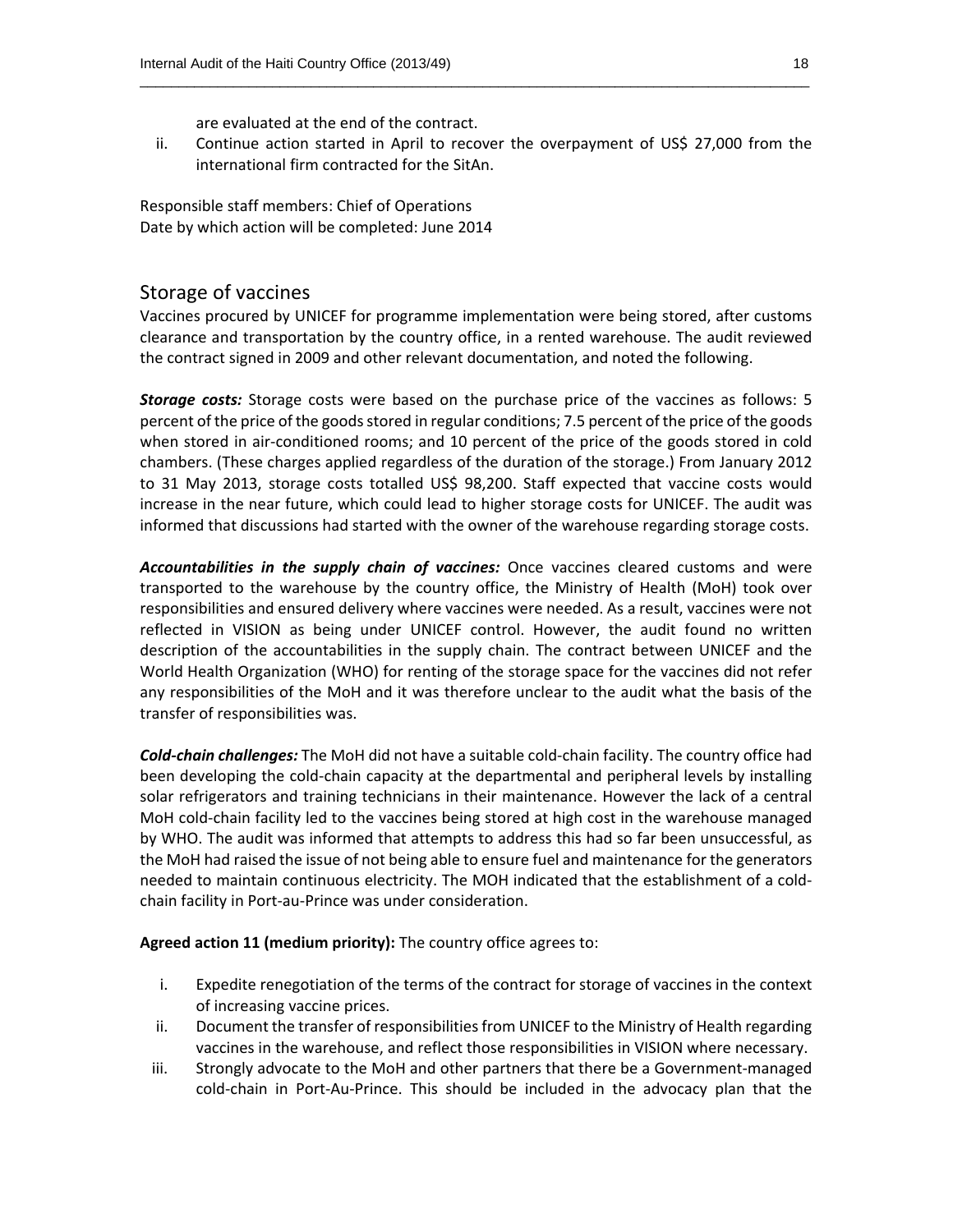country office has agreed to develop (see observation *Advocacy plan* in this report).

 $\overline{\phantom{a}}$  ,  $\overline{\phantom{a}}$  ,  $\overline{\phantom{a}}$  ,  $\overline{\phantom{a}}$  ,  $\overline{\phantom{a}}$  ,  $\overline{\phantom{a}}$  ,  $\overline{\phantom{a}}$  ,  $\overline{\phantom{a}}$  ,  $\overline{\phantom{a}}$  ,  $\overline{\phantom{a}}$  ,  $\overline{\phantom{a}}$  ,  $\overline{\phantom{a}}$  ,  $\overline{\phantom{a}}$  ,  $\overline{\phantom{a}}$  ,  $\overline{\phantom{a}}$  ,  $\overline{\phantom{a}}$ 

Responsible staff members: Chief, CSD Date by which action will be completed: June 2014

### Bank reconciliations

Bank reconciliations should be complete, including timely analysis and clearance of reconciliation differences. Long‐outstanding unreconciled items could lead to fraud, as well as incomplete or inaccurate financial records.

The review of the bank reconciliation for April 2013 showed that, for the local currency bank account, there were 22 items unreconciled for over three months, which totalled HTG 594,269.63 (US\$ 14,149.28). Of those, 20 unreconciled amounts, totalling HTG 584,329.45 (US\$ 13,912.61), had been carried forward from 2012.

**Agreed action 12 (high priority):** The office agrees to clear long‐outstanding bank reconciliation differences.

Responsible staff members: Chief of Operations and Finance Specialist Date by which action will be completed: October 2013

### Local bank balances

Balances in local bank accounts should not exceed the equivalent of one or two weeks' disbursements. For larger offices with anticipated disbursements of US\$ 1 million or more, the balances should not exceed an average of one week's disbursements.

The country office carried out a monthly cash forecast. The finance section was in charge of consolidating the information provided by the programme sections and preparing the cash forecasts. However, cash in bank accounts largely exceeded the monthly disbursements throughout the year 2012, which suggests that the cash forecasts were generally incorrect.

**Agreed action 13 (medium priority):** The office agrees to establish a system to comply with UNICEF procedures related to amounts of cash to be maintained in local bank accounts.

Responsible staff members: Chief of Operations and Finance Specialist Date by which action will be completed: November 2013

### Management of warehouses and programme supplies

The audit reviewed the management of warehouses and noted the following.

*Warehouse management:* As of May 2013, there were four warehouses locations reflected in VISION, although the country office actually only managed one warehouse (which was in Port‐au‐ Prince). The audit was told that the office had indeed managed three additional warehouses, which were in the countryside; however, those had been closed in 2013. The office stated that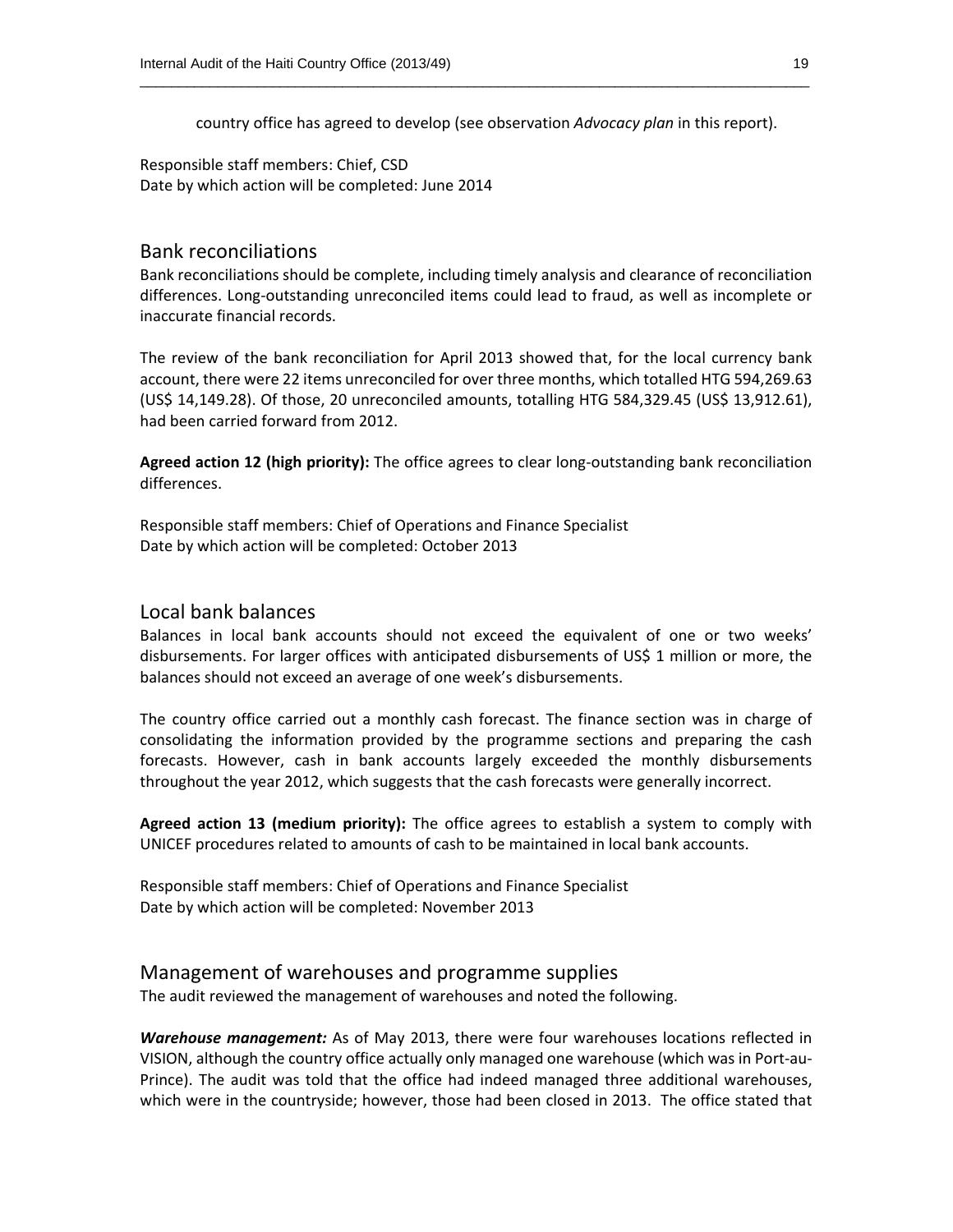the supplies in those three warehouses, totalling US\$ 528,096, had been transferred either to implementing partners, or to the main warehouse in Port‐au‐Prince. The office stated that it had adjusted VISION to reflect this transfer of supplies, but the audit not could trace the transactions in VISION and the country office could not provide relevant documentation to support the transfer of these supplies.

 $\overline{\phantom{a}}$  ,  $\overline{\phantom{a}}$  ,  $\overline{\phantom{a}}$  ,  $\overline{\phantom{a}}$  ,  $\overline{\phantom{a}}$  ,  $\overline{\phantom{a}}$  ,  $\overline{\phantom{a}}$  ,  $\overline{\phantom{a}}$  ,  $\overline{\phantom{a}}$  ,  $\overline{\phantom{a}}$  ,  $\overline{\phantom{a}}$  ,  $\overline{\phantom{a}}$  ,  $\overline{\phantom{a}}$  ,  $\overline{\phantom{a}}$  ,  $\overline{\phantom{a}}$  ,  $\overline{\phantom{a}}$ 

In the main warehouse in Port‐au‐Prince, the audit noted that no stock/bin cards were in use. This did not allow the office to have a running balance of items in stock that could provide detailed records concerning receipt of supplies, quantities, physical location, date of receipt and issue, and other relevant details for each item.

In three instances, discrepancies between the physical count and the quantities recorded in VISION were identified, totalling US\$ 28,064. The country office explained that these differences were due to the backlog in updating records in VISION.

*Supplies recommended for disposal:* The audit noted that in August 2012, the Property Survey Board (PSB) had recommended the destruction of programme supplies worth US\$ 87,832. In April 2013, the PSB recommended further programme supplies amounting to US\$ 168,040 for disposal. These supplies represented 34 percent of the stock that had been transferred to the main Port‐ au-Prince warehouse from three other warehouses. The supplies had either expired, or were missing parts without which they were useless. Discussions confirmed that the Supply unit was not always getting timely distribution plans from programme sections. The country office informed the audit that information on ageing of supplies was regularly distributed among programme staff; however, the audit noted that there was no comprehensive mechanism to identify and address the causes of long storage of supplies.

#### **Agreed action 14 (high priority):** The country office agrees to:

- i. Investigate the root causes of the backlog in tracking and updating supplies information in VISION, and take action accordingly. Weaknessesin staff knowledge of warehouse management and of VISION should be identified and dealt with appropriately.
- ii. Ensure that there is complete information and documentation regarding the transfer of supplies from the three warehouses in the countryside to the main warehouse in Port‐au‐Prince.
- iii. Implement a stock/bin card system to monitor stock movements, including quantity, physical location, date of receipt and issue, and other relevant details.
- iv. Establish a system to ensure timely distribution plans.
- v. Document the causes of ageing of supplies and address them comprehensively.

Responsible staff members: Admin‐Supply Specialist and Chief of Operations Date by which action will be completed: December 2013

### Vendor master record maintenance

Vendor master records should be created centrally by the designated staff member(s) in a country office, observing segregation of duties. The vendors' details in the master record should be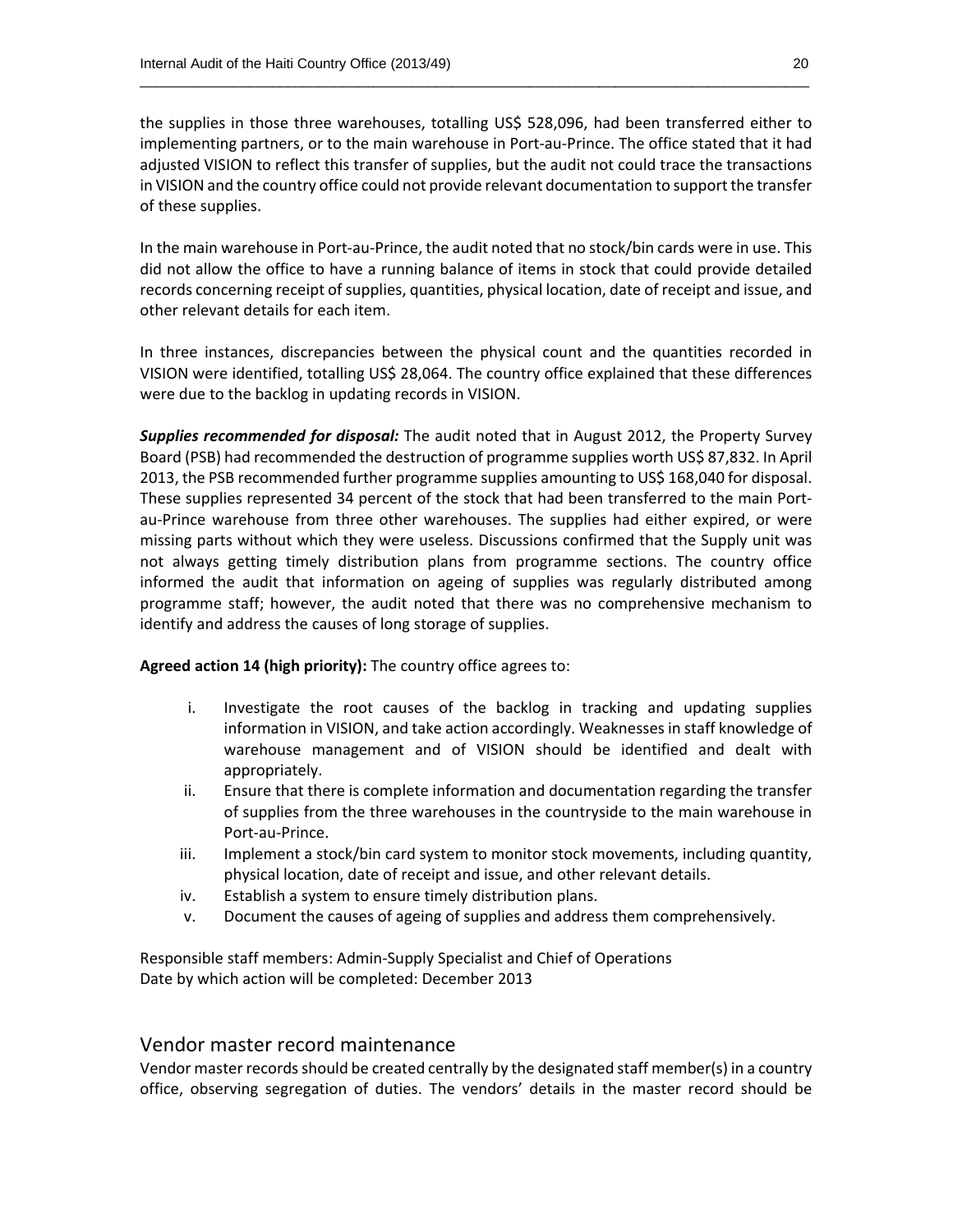complete, and only accredited vendors should be maintained in the system.

As of 4 June 2013, there were 491 vendor records in VISION for Haiti. Although the office stated that there were procedures in place to request the creation and approval of vendor records in VISION, the audit noted that there were 37 vendors with more than one account. Of these 37, the office had correctly identified 10 and marked them for deletion. The remaining 27, however, were still active in the system. Among those 27 duplicated vendors, there were nine for which more than one account was actually being used for payments, causing a risk of duplicate payments (although none were actually observed).

 $\overline{\phantom{a}}$  ,  $\overline{\phantom{a}}$  ,  $\overline{\phantom{a}}$  ,  $\overline{\phantom{a}}$  ,  $\overline{\phantom{a}}$  ,  $\overline{\phantom{a}}$  ,  $\overline{\phantom{a}}$  ,  $\overline{\phantom{a}}$  ,  $\overline{\phantom{a}}$  ,  $\overline{\phantom{a}}$  ,  $\overline{\phantom{a}}$  ,  $\overline{\phantom{a}}$  ,  $\overline{\phantom{a}}$  ,  $\overline{\phantom{a}}$  ,  $\overline{\phantom{a}}$  ,  $\overline{\phantom{a}}$ 

**Agreed action 15 (medium priority):** The country office agrees to:

- i. Clean up the existing vendor master records so that duplicated accounts are identified and inactive.
- ii. Establish a system to systematically review the vendor master database in VISION to prevent duplication and ensure completeness and accuracy of records.
- iii. For new vendors, establish a system to verify, to the extent possible, the existence of previous entries in the vendor master records in VISION before creation of a new record.

Responsible staff members: Chief of Operations Date by which action will be completed: December 2013

### Asset management

The audit reviewed the management of property, plant and equipment (PPE), and noted the following.

*VISION PPE report:* The audit reviewed the information available in the VISION assets module for the Haiti country office. As of 28 May 2013, there were 881 items valued at a total of US\$ 1,699,510. The review showed discrepancies between the actual status of some assets and their status in VISION. These included asset sales or donations that were not reflected in VISION, and assets that were duplicated in VISION. There was not enough information available to the audit to quantify the value of the discrepancies.

The above indicates weaknesses in the processing of assets transactions in VISION. The office was unable to clarify the causes of these weaknesses*.*

*PSB recommendations:* As of 28 May 2013, 91 assets that had been recommended by the PSB for either write-off or donation to partners in 2012 and 2013 were still included in the PPE VISION report. There was no record as to why the recommendations had not been reflected in VISION.

*Physical verification:* The audit observed that the country office had 21 containers in its possession. However, in VISION, the number of containers owned by the country office was 37. The office said that 14 containers had been sold in 2013, and that a decision had been made to delay the adjustment of VISION records until the sales amounts were received. Meanwhile two further containers had been donated in 2013 but were still not shown as such in VISION at the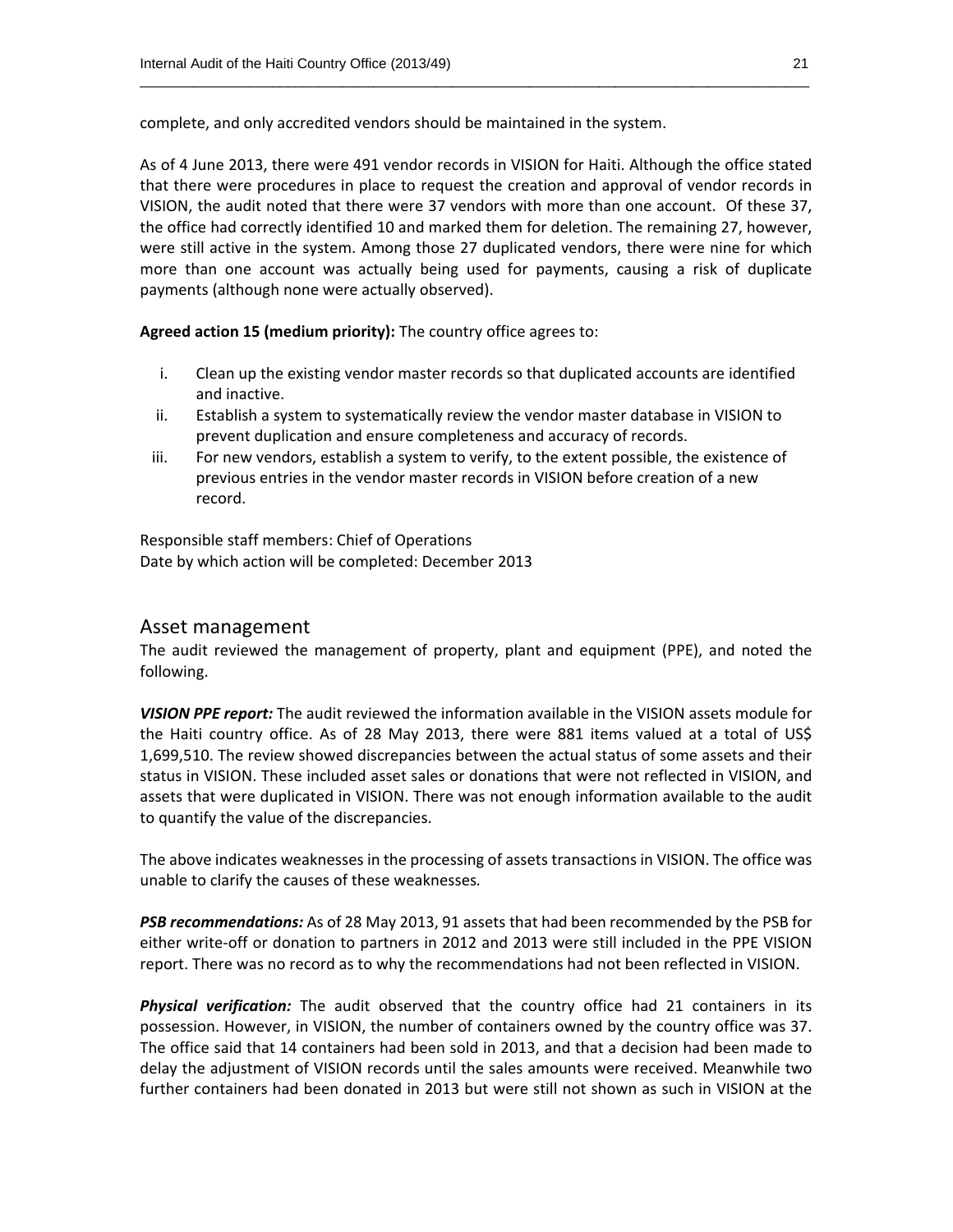time of the audit. The audit had not received supporting documents to confirm these transactions.

 $\overline{\phantom{a}}$  ,  $\overline{\phantom{a}}$  ,  $\overline{\phantom{a}}$  ,  $\overline{\phantom{a}}$  ,  $\overline{\phantom{a}}$  ,  $\overline{\phantom{a}}$  ,  $\overline{\phantom{a}}$  ,  $\overline{\phantom{a}}$  ,  $\overline{\phantom{a}}$  ,  $\overline{\phantom{a}}$  ,  $\overline{\phantom{a}}$  ,  $\overline{\phantom{a}}$  ,  $\overline{\phantom{a}}$  ,  $\overline{\phantom{a}}$  ,  $\overline{\phantom{a}}$  ,  $\overline{\phantom{a}}$ 

Overall, the audit could not confirm that the total value of PP&E was as reflected in VISION.

**Agreed action 16 (medium priority):** The country office agrees to:

- i. Establish the cause of the delays in updating PPE transactions in VISION, and take corrective actions.
- ii. Ensure that sales income is effectively recovered, and reflected in VISION.
- iii. Strengthen and/or establish a system whereby the VISION PPE report is periodically reviewed to check accuracy.

Responsible staff members: Chief of Operations Date by which action will be completed: January 2014

### Information and Communication Technologies (ICT)

Country offices should prepare an ICT strategy that supports the Country Programme Management Plan (CPMP).<sup>6</sup> Further, country offices should maintain an appropriate governance mechanism, which in large offices could consist of a separate ICT committee.

At the time of the audit, the country office had started implementation of the 2013‐2016 country programme, but there was no ICT strategy to support implementation of the new CPMP. Further, the audit noted that the Regional Chief of ICT had undertaken reviews of the ICT function in the office in August 2011 and May 2013, and had made recommendations in both cases. The May 2013 review included a follow‐up on recommendations made in 2011, and the audit noted that at least seven of them were still pending; these included one related to the establishment of a functional ICT governance mechanism. At the time of the audit, there was no such mechanism, and ICT was not a standard item on the CMT agenda (although the ICT manager had joined the CMT in 2013). Also, at the time of the audit, there was no action plan for the implementation of the recommendations made in May 2013.

Lack of an ICT strategy, and of suitable governance over ICT operations, may weaken ICT as a support for programme implementation.

**Agreed action 17 (medium priority):** The country office agrees to:

- i. Develop an ICT strategy to support implementation of the 2013‐2016 CPMP.
- ii. Develop a complete action plan for timely implementation of all recommendations made by the Regional Chief, ICT.
- iii. Assess the best governance mechanism for ICT, and expedite its implementation.

Responsible staff members: ICT Specialist Date by which action will be completed: December 2013

<sup>&</sup>lt;sup>6</sup> When preparing a new country programme, country offices prepare a CPMP to describe, and help budget for, the human and financial resources that they expect will be needed.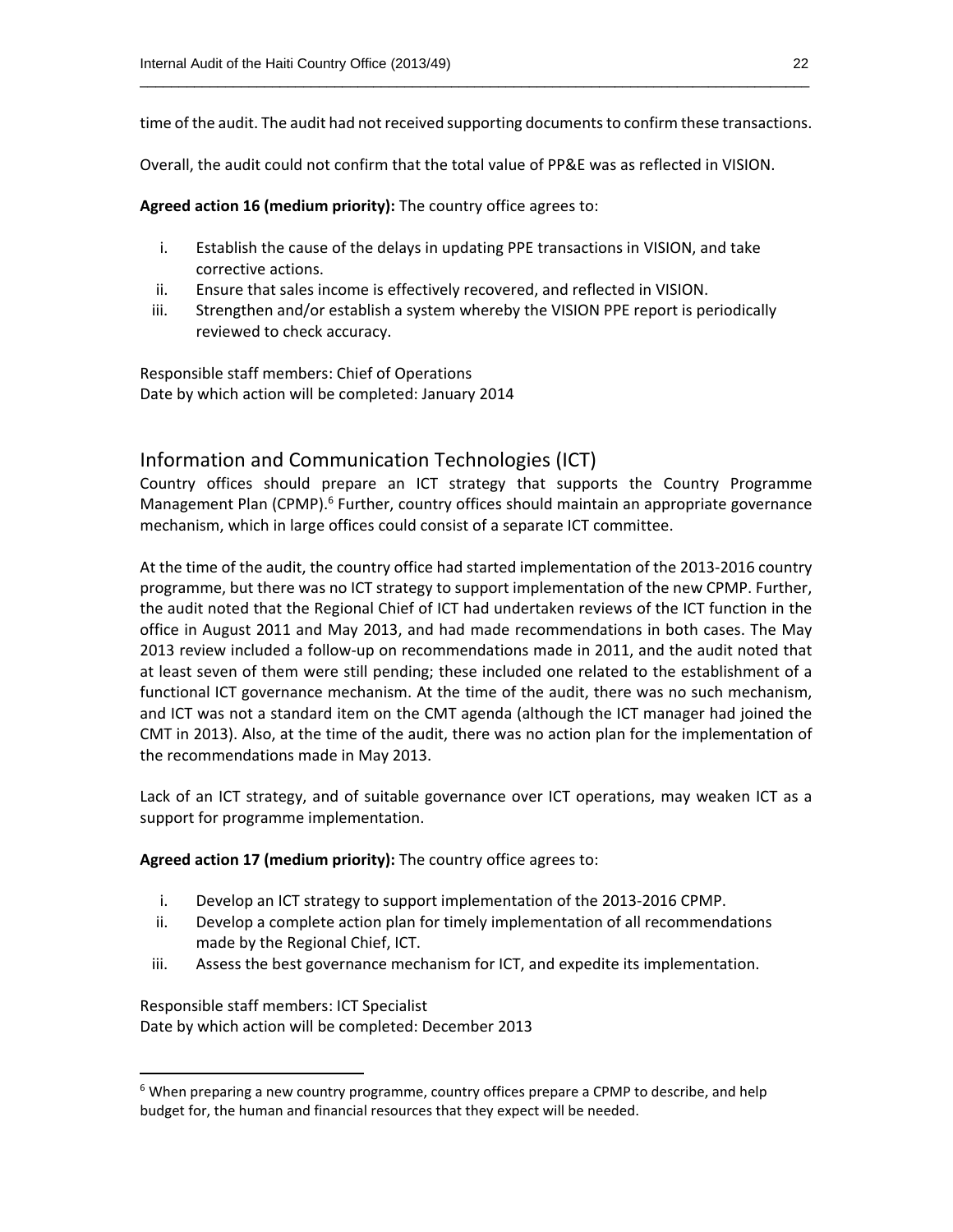### Operations support: Conclusion

Based on the audit work performed, OIAI concluded that the controls and processes over operations support, as defined above, needed improvement to be adequately established and functioning.

 $\overline{\phantom{a}}$  ,  $\overline{\phantom{a}}$  ,  $\overline{\phantom{a}}$  ,  $\overline{\phantom{a}}$  ,  $\overline{\phantom{a}}$  ,  $\overline{\phantom{a}}$  ,  $\overline{\phantom{a}}$  ,  $\overline{\phantom{a}}$  ,  $\overline{\phantom{a}}$  ,  $\overline{\phantom{a}}$  ,  $\overline{\phantom{a}}$  ,  $\overline{\phantom{a}}$  ,  $\overline{\phantom{a}}$  ,  $\overline{\phantom{a}}$  ,  $\overline{\phantom{a}}$  ,  $\overline{\phantom{a}}$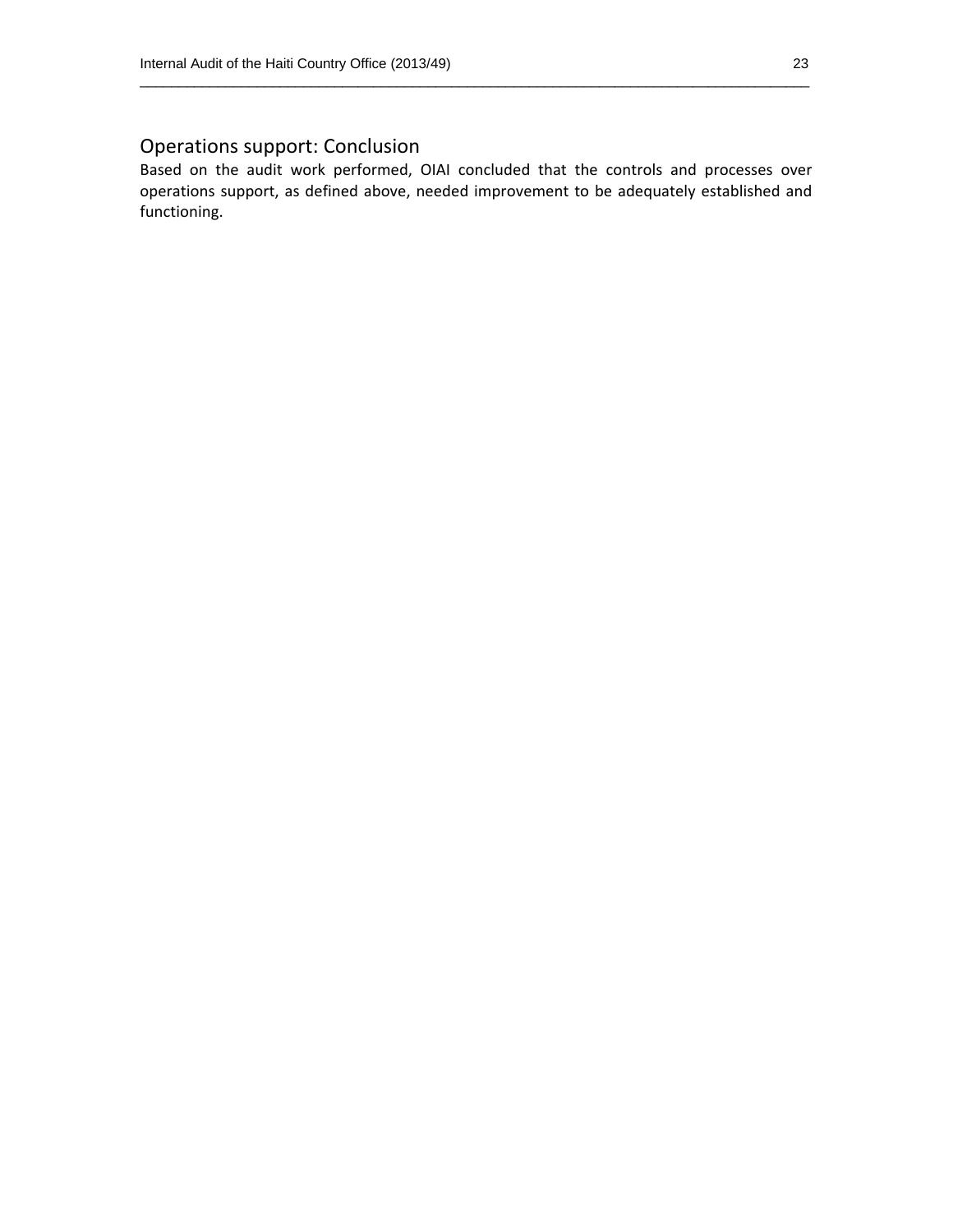### Annex A: Methodology, and definition of priorities and conclusions

 $\overline{\phantom{a}}$  ,  $\overline{\phantom{a}}$  ,  $\overline{\phantom{a}}$  ,  $\overline{\phantom{a}}$  ,  $\overline{\phantom{a}}$  ,  $\overline{\phantom{a}}$  ,  $\overline{\phantom{a}}$  ,  $\overline{\phantom{a}}$  ,  $\overline{\phantom{a}}$  ,  $\overline{\phantom{a}}$  ,  $\overline{\phantom{a}}$  ,  $\overline{\phantom{a}}$  ,  $\overline{\phantom{a}}$  ,  $\overline{\phantom{a}}$  ,  $\overline{\phantom{a}}$  ,  $\overline{\phantom{a}}$ 

The audit team used a combination of methods, including interviews, document reviews, testing samples of transactions. It also visited UNICEF locations and supported programme activities. The audit compared actual controls, governance and risk management practices found in the office against UNICEF policies, procedures and contractual arrangements.

OIAI is firmly committed to working with auditees and helping them to strengthen their internal controls, governance and risk management practices in the way that is most practical for them. With support from the relevant regional office, the country office reviews and comments upon a draft report before the departure of the audit team. The Representative and their staff then work with the audit team on agreed action plans to address the observations. These plans are presented in the report together with the observations they address. OIAI follows up on these actions, and reports quarterly to management on the extent to which they have been implemented. When appropriate, OIAI may agree an action with, or address a recommendation to, an office other than the auditee's (for example, a regional office or HQ division).

The audit looks for areas where internal controls can be strengthened to reduce exposure to fraud or irregularities. It is not looking for fraud itself. This is consistent with normal practices. However, UNICEF's auditors will consider any suspected fraud or mismanagement reported before or during an audit, and will ensure that the relevant bodies are informed. This may include asking the Investigations section to take action if appropriate.

The audit was conducted in accordance with the International Standards for the Professional Practice of Internal Auditing of the Institute of Internal Auditors. OIAI also followed the reporting standards of International Organization of Supreme Audit Institutions.

### Priorities attached to agreed actions

- **High:** Action is considered imperative to ensure that the audited entity is not exposed to high risks. Failure to take action could result in major consequences and issues.
- **Medium:** Action is considered necessary to avoid exposure to significant risks. Failure to take action could result in significant consequences.
- **Low:** Action is considered desirable and should result in enhanced control or better value for money. Low‐priority actions, if any, are agreed with the country‐office management but are not included in the final report.

### **Conclusions**

The conclusions presented at the end of each audit area fall into four categories:

### *[Unqualified (satisfactory) conclusion]*